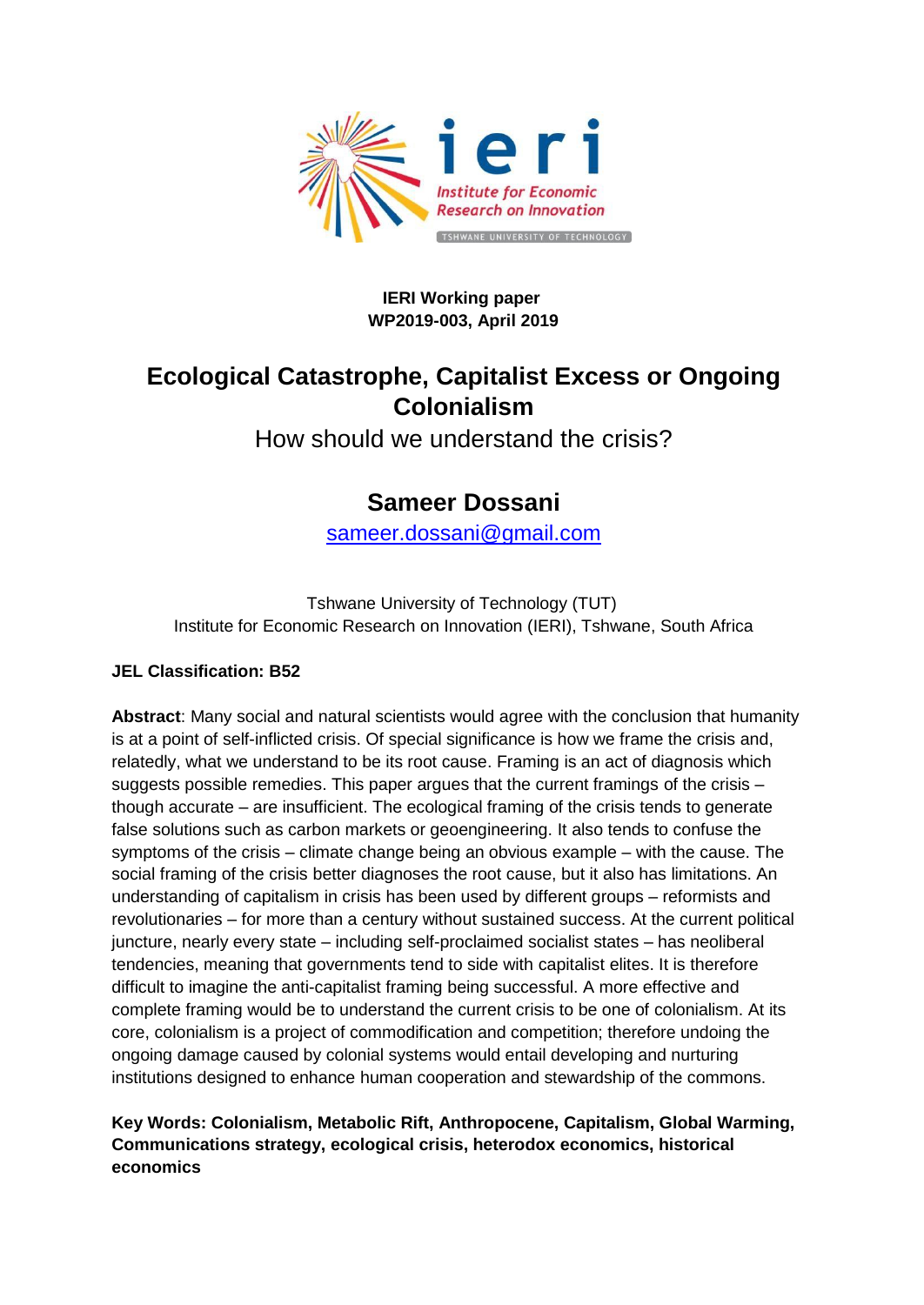#### **Introduction**

-

Despite broad consensus that humanity is at a point of crisis, there is no consensus on what to call the crisis.

Are we even discussing the same crisis? For reactionary elements, the crisis a threat to the status quo. New categories of people (women, immigrants, racial or ethnic minorities, LGBTQ+ people, etc.) threaten a status quo where **my** community (older white men, Hindus, Sunnis, etc.) was in power.

This right-wing "crisis" is very different from the crisis with which the rest of us seem to be concerned. Biologists and other natural scientists are unable to do their work without taking into account the effect of what is usually termed the "climate crisis"; NGOs increasingly describe the "inequality crisis"; Marxists have been talking about the coming "crisis of capitalism" for the past 150 years.

How we define the crisis matters in several respects. First, we must define the crisis in a way that is consistent with the best possible scientific evidence. If the crisis is being defined as one of immigration, the first question we must ask ourselves is "Is there really an immigration crisis?" All of the reactionary framings fail this first test and therefore need not be further scrutinized.<sup>1</sup>

But there certainly is a crisis. The crisis has many components and one of the key drivers of this crisis is that a small minority of the population – call them the one per cent, though this may be a generous estimate – benefits enormously from the social relations that create and exacerbate the crisis. That same one per cent are the people who will resist any attempts to resolve the crisis. If humanity were to continue on its current path, something like an extinction level event is a possibility – with climate change and nuclear war being the most likely causes of such an event. The other way the crisis could resolve itself is if a small group of people – let's call them activists – were able to convince the majority of the population who does not benefit from the social relations causing crisis, to pull away from those social structures and establish new ones that would not lead to crisis.

Unfortunately, most of those who struggle and campaign against elements of the crisis do so using methodologies that seem to be failing. In part this is because of a communication failure. If a person who does not self-define as an activist but is sympathetic to the problems of global hyper-capitalism hears about a plastics crisis, a transgender-rights crisis, a polarice-caps crisis, and so on, what does she perceive? The likely perception is that there are many issues – too many issues – to handle and they all seem to be in competition with one another (for funds among other things). So pick one or two that you feel passionately about and don't worry about the bigger picture. The result is that you might cause some

 $1$  One could go into a lot of detail on each right-wing "crisis" and why it's not really a crisis. In general the approach taken in this Atlantic article can be applied to a myriad of issues. Right-wing crises are not even meant to be taken seriously; the panic opens the door for political opportunism. Beinart, Peter. 2018. 'There Is No Immigration Crisis'. The Atlantic. 27 June 2018[.](https://www.theatlantic.com/ideas/archive/2018/06/democrats-immigration-not-a-crisis/563855/) [https://www.theatlantic.com/ideas/archive/2018/06/democrats-immigration-not-a-crisis/563855/.](https://www.theatlantic.com/ideas/archive/2018/06/democrats-immigration-not-a-crisis/563855/)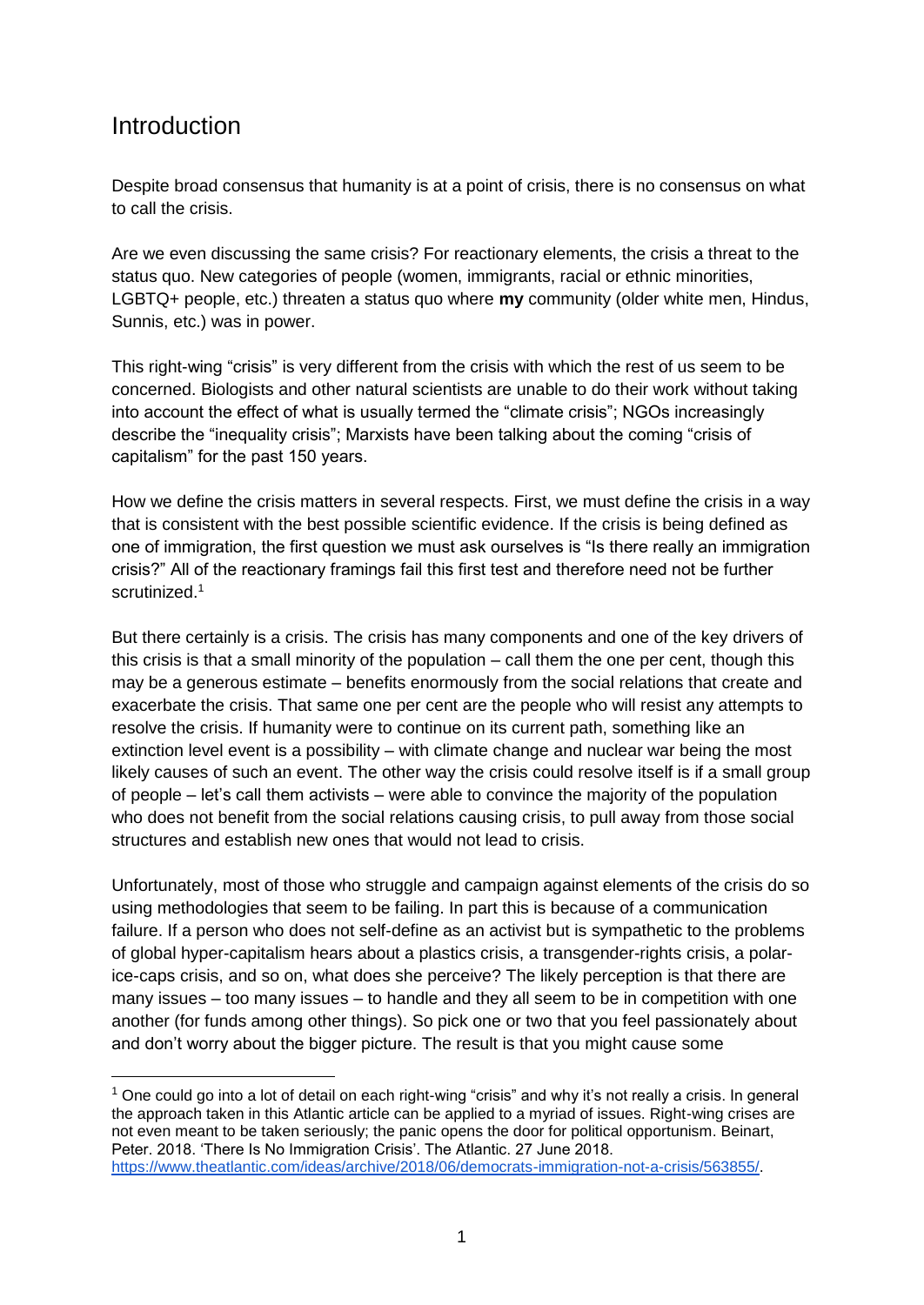fluctuations in the nature of the crisis – the hole in the ozone layer is no longer an issue, for example – but you do little to transform the structures that lead to crisis.

In order to counter this, I will propose below that activists should develop a narrative of a grand crisis within which there are particular domains of struggle. That narrative has to be *accurate*, that is, in keeping with a reasonable interpretation of the scientific evidence, *wholistic*, meaning that all the crises can be reasonably understood to be components of this big crisis, and *effective*, meaning that it should give activists a good framework for convincing non-activists of the need for action to resolve the crisis.

While there are wholistic and accurate framings of the crisis, these framings (I will argue below) fail to provide an effective narrative. Most of us frame the crisis around who we are, what we do, and the knowledge systems with which we are familiar. In a culture that prizes technical specialization, this obscures the problem. For a neoliberal economist, the crisis will always be about too much regulation or perhaps asymmetric access to knowledge, which leads to market imperfections. This is because a neoliberal economist - almost by definition believes that every problem boils down to human failure to step away and let markets do their thing. (Neoliberals tend to be very good at contemplating markets without humans, but never humans without markets.)

It's easy (and necessary since they still enjoy so much power) to ridicule neoliberals but it should be said that this applies to all of us. A Marxist tends to see the problem as one of labour versus capital; an eco-feminist will see the crisis underlined by problems of gender hierarchies and a patricentric understanding of our relationship with nature. I once had a conversation with a geologist who kept insisting that since the earth had been through much hotter periods millions of years ago (long before humans or even mammals were around), we needn't worry about climate change! (It should be noted that this was one conversation with one geologist; most geologists are deeply concerned about climate change.)

We should not ignore the deep truths that specialization within the social and natural sciences can bring to our understanding of the crisis, but we should also ask whether their framing is the most useful for transforming social structures so that they are compatible with longer-term human existence.

With this in mind, let's consider the two most widespread framings of the crisis - the ecological framing (climate change, pollution, etc.) and the social framing (inequality, excess, conflict, wars, etc.) I would propose that we test these framings against the two criteria already mentioned, namely: *veracity* (is the framing in line with a reasonable interpretation of scientific data?) - and *utility* - (is the framing conducive to posing questions that, if answered, would actually address the root causes of the crisis?).

# The Ecological Crisis

It should go without saying by this point that the ecological framing is true. 2018 was a year which saw report after report on the dire nature of climate change and the threats we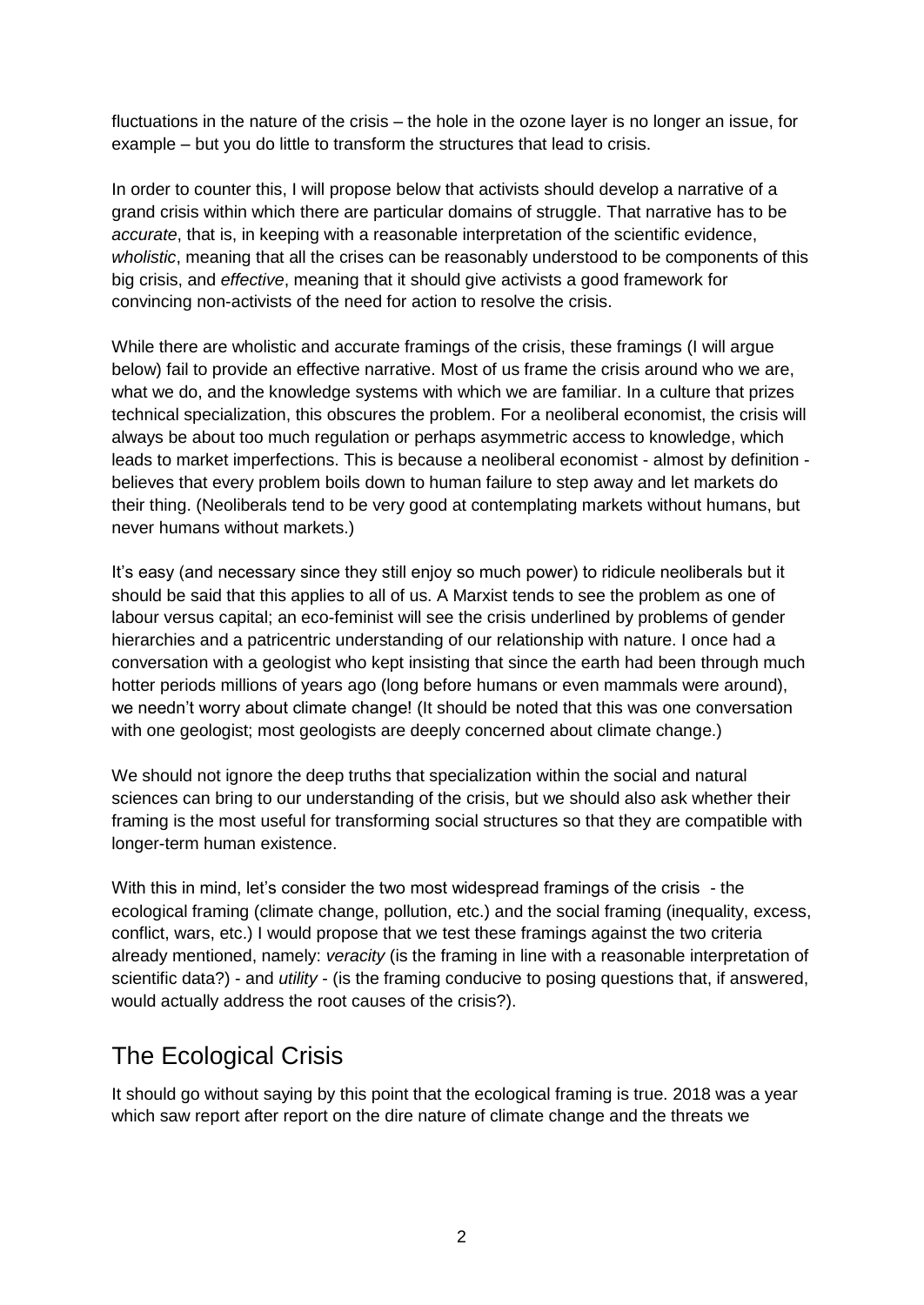humans pose to numerous species, including our own.<sup>2</sup> Some scientists have begun to talk about a new geological epoch, the Anthropocene, which would follow the Holocene and be marked by the influence humans have had on the planet.<sup>3</sup> For present purposes we need not go into the details, but humans have already unleashed planetary forces we cannot control and all of the many ecosystems in which humans live are under threat due to climaterelated disasters, sea level rise, what appears to be a new era of mass extinctions, and so on.

Framing the crisis in ecological terms is not a new idea. The Rio conference, which marked the first scientific consensus on an official, global stage that climate change was a threat, took place in 1992. Since that time (and arguably earlier with fears of pollution/acid rain in the 1970s and 1980s), this framing has sought to affect policy. Unfortunately, even in the rare cases where it succeeds in doing so, this framing fails. It may affect policy but not at a deep enough level to resolve the crisis.

The upshot of summits like the one that took place in Rio or the 1997 Kyoto conference has been to propose (and sometimes implement) false solutions. Carbon trading markets are perhaps the biggest example of a false solution, but there are many others.<sup>4</sup> Evaluations of these frameworks, such as the one famously carried out in 2006 by British economist Nick Stern and others,<sup>5</sup> tend to go out of their way to defend these false solutions. As the authors of such papers know, these "solutions" are better than nothing and therefore must be defended. But as those authors also surely know, those "solutions", even if fully implemented, would only delay the inevitable and sometimes only by a short amount of time. By now this is largely a moot point; the Kyoto agreement is more or less dead and no agreement or policy change in the last 30 years has done anything to halt the increase of greenhouse gas emissions.<sup>6</sup>

As the crisis becomes more dire, the ecological framing is leading to even worse proposals including those related to geoengineering. Countering global warming through a small nuclear war has been put forward as a serious proposal.<sup>7</sup> Other proposals include sulphur injections in the stratosphere, cloud seeding to reduce overall sunlight exposure and other ideas that are extremely likely to have unintended side effects. There is no second earth to

<sup>&</sup>lt;sup>2</sup> See examples here USGCRP[.](https://nca2018.globalchange.gov/) 2018. 'Fourth National Climate Assessment'. 2018. [https://nca2018.globalchange.gov.](https://nca2018.globalchange.gov/) and here: 'Global Warming of 1.5 °C —'. n.d. Accessed 11 December 2018. [https://www.ipcc.ch/sr15/.](https://www.ipcc.ch/sr15/)

<sup>3</sup> Zalasiewicz, Jan, Mark Williams, Alan Smith, Tiffany L. Barry, Angela L. Coe, Paul R. Bown, Patrick Brenchley, et al. 2008. 'Are We Now Living in the Anthropocene'. GSA Today 18 (2): 4. https://doi.org/10.1130/GSAT01802A.1.

<sup>&</sup>lt;sup>4</sup> A number of those can be found in Paul, Helena, Almuth Ernsting, Stella Semino, Susanne Gura, and Antje Lorch. 2009. 'Agriculture and Climate Change: Real Problems, False Solutions'. *Climate Change*, 36.

<sup>5</sup> Stern, Nicholas. 2008. 'The Economics of Climate Change' 98 (2): 37.

<sup>&</sup>lt;sup>6</sup> The Montreal Protocol (which took effect in 1989) limiting CFCs out of concern for the health of the ozone layer is the only exception to this rule. At the time, Montreal was seen as a model - indeed many in Rio and Kyoto hoped to replicate it. But we now have 30 years of failed attempts to replicate this model.

<sup>&</sup>lt;sup>7</sup> 'Small Nuclear War Could Reverse Global Warming for Years'. 2011. National Geographic News. 23 February 2011. [https://news.nationalgeographic.com/news/2011/02/110223-nuclear-war-winter](https://news.nationalgeographic.com/news/2011/02/110223-nuclear-war-winter-global-warming-environment-science-climate-change/)[global-warming-environment-science-climate-change/.](https://news.nationalgeographic.com/news/2011/02/110223-nuclear-war-winter-global-warming-environment-science-climate-change/)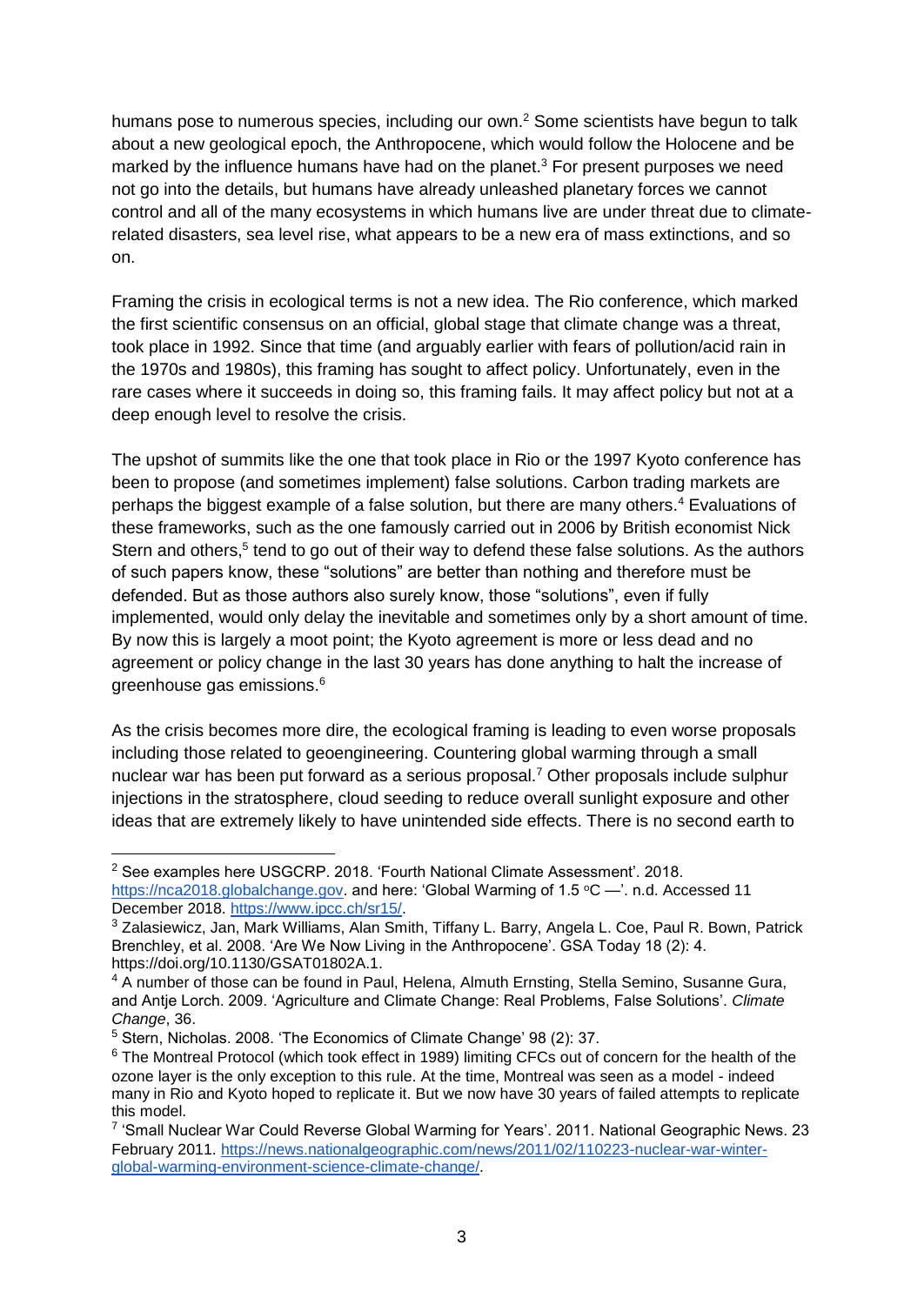experiment with; therefore our ability to understand the full implications of a given geoengineering proposal is extremely limited.

And there are even deeper problems with the ecological framing. By posing the crisis as something external - it's in the environment not in us - it suggests that humans must do something - some sort of tweak, or maybe an engineering miracle - to fix it. It plays into a certain "human vs nature" logic that is a product of the European enlightenment thinking that itself is part of the crisis. It also does not fully recognize the crisis for what it is. Climate change is the present manifestation of the crisis but even if we were to find some technological fix to the current crisis, another crisis would follow. $8$ 

As long as humans treat ecosystems both as an endless resource and as an endless garbage dump, we will continue to create ecological crises. This was understood right at the very beginning of the capitalist industrialization project.<sup>9</sup> So at its core, the crisis is not an ecological crisis. Rather one symptom of the crisis is the human tendency to create ecological crises. The climate crisis is the most daunting of many ecological crises transpiring, and all of these crises develop from something deeper.

# The Capitalist Crisis

-

While even capitalists are concerned about inequality these days, the anti-capitalist framing is the most powerful articulation of social crisis.

According to proponents of this framing, there has long been a conflict between capital and labour which arises from the need for the capitalist to exploit the worker in order to maximize profit. The rise of union movements and the end of enslavement and child labour put constraints on the extent to which elites could exploit workers; but the elites found new ways to make money through imperialism and speculation. After the second world war there was a kind of a truce between labour and elites (at least in Western Europe and the USA), but since the advent of Thatcher and Reagan and especially since the fall of the Berlin wall, elites have been able to control a larger share of global profit and have established a neoliberal status quo that remains largely in place. This has led to increasing levels of inequality and the recreation of an uber-elite - a tiny percentage of the world's population that controls a majority of its wealth - similar to other phases of capitalism (the 19th century "Robber Barons" or the gross inequalities of the 1920s for example). The amount of new wealth that can be created is limited by a number of factors including the fact that we live on a planet with finite resources; yet global capitalism assumes limitless growth. In recent years, this assumption has led to the creation of asset bubbles and financial crises as capitalists rely on financial chicanery of one kind or another to create wealth out of debt and currency speculation.

The assumption that limitless growth is desirable (or even possible) will inevitably lead to a breakdown of the system in part because the capitalist system ignores things that are really

<sup>8</sup> Naomi Klein discusses this in detail in the following: Klein, Naomi. 2014. *This Changes Everything: Capitalism Vs. The Climate*. Simon and Schuster.

<sup>9</sup> English satirist Jonathan Swift and US colonist Benjamin Franklin - both writing in the 18th century are considered some of the first to articulate environmentalist critiques of capitalism.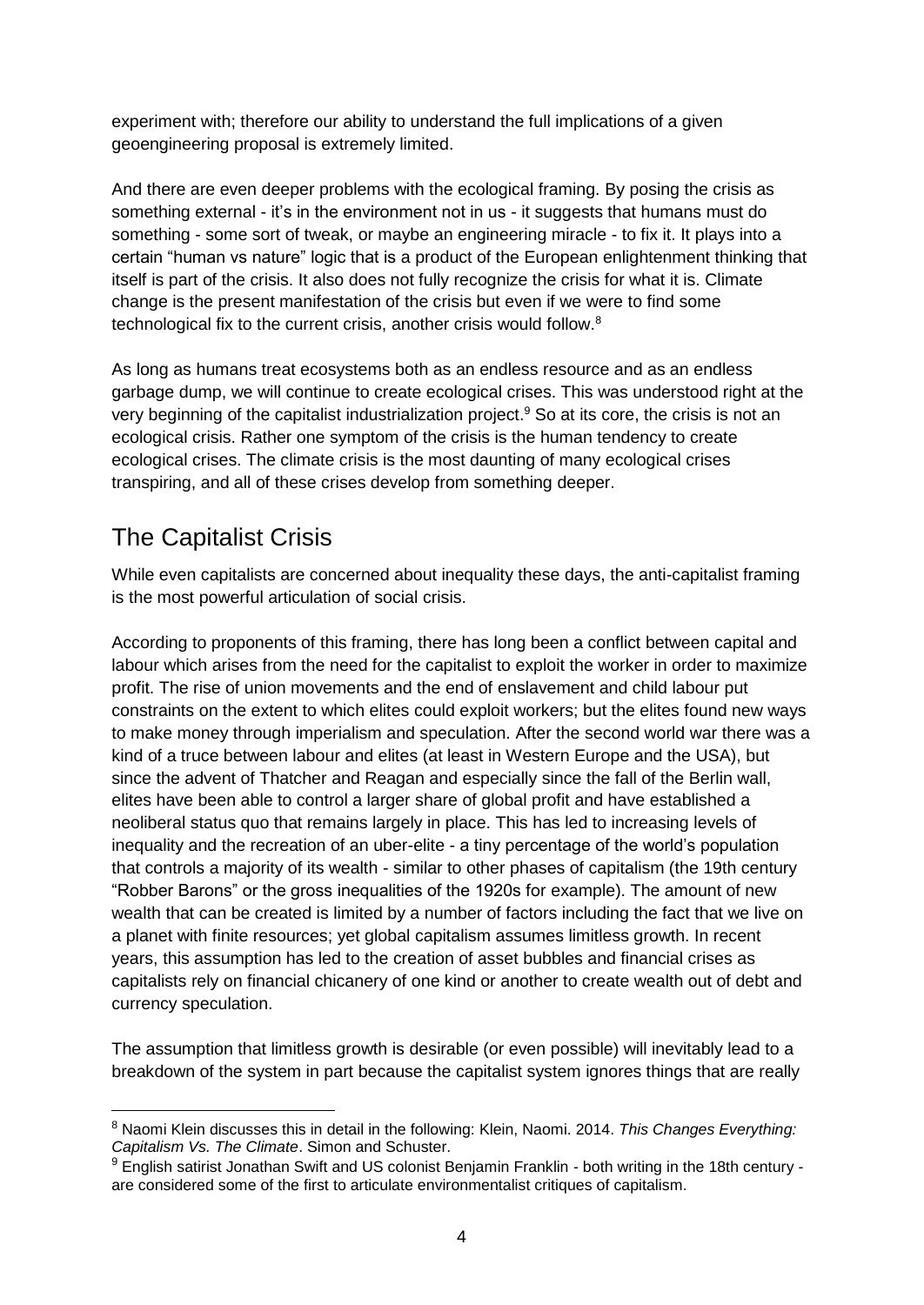important - that reliance on fossil fuels is causing climate change, or the huge proportion of the economy devoted to unpaid care work to give two examples. These it relegates to the realm of "externalities".

As was the case with the ecological framing, there is no doubt that this framing is true. Even capitalist institutions like Fortune Magazine routinely run articles [decrying increasing wealth](http://fortune.com/2013/12/12/addressing-economic-inequality-in-2014/)  [inequality a](http://fortune.com/2013/12/12/addressing-economic-inequality-in-2014/)nd the [failure of regulators](http://fortune.com/2018/09/14/2008-financial-crisis-lehman-brothers/) to hold financiers to account. But is it effective?

In order to assess the effectiveness of this framing we need to consider that it is used by different groups of people for different ends. Let's specifically consider Marxists who want to destroy the capitalist system and neo-Keynesians - people like Yanis Varoufakis, Jeff Sachs or Joseph Stiglitz to give some contemporary examples - who want to reform the system to curb some of its worst aspects and to limit the frequency and severity of economic crises, especially financial crises.

Following the global financial crisis that started in 2007 in the United States, we have seen a resurgent interest in the sort of financial regulation that Keynes was obsessed with in the later years of his life. Neo-Keynesians (for the most part) accept the tenets of capitalism but fear that certain kinds of capitalists - those involved in speculative as opposed to productive financial activities - have very little interest in the long-term stability of the system and in fact often benefit from instability. If left to their own devices they will bring down the financial system and with it the entire economy, and therefore regulation is needed to keep them from their own destructive tendencies. We can therefore talk of neo-Keynesians using a mild version of the anti-capitalist framing as a way to save capitalism from itself through regulation, especially regulation of speculative capital.<sup>10</sup>

Since the Bretton Woods System (that Keynes helped to create) fell apart in the 1970s, financial crises have been occurring with greater frequency and severity. The upshot of the last 40 years or so of history makes two things very clear: a) the neo-Keynesians are correct in their analysis that unregulated financial speculation poses systemic risks to the capitalist system, and b) being correct in itself does not generate the reforms or regulations which would resolve the problem.

We have now reached a point where, barring the kind of draconian measures that were put in place during World War II, the super-rich have enough power and influence to stop regulation that they do not like and resist systemic change. Most of this boils down to the power of wealth, but (as anyone who's watched Fox News for a few minutes knows) they can use that power to manufacture some degree of popular support through propaganda that panders to racism, sexism, classism and xenophobia. So the neo-Keynesian framing is correct but ultimately not useful even for a limited reformist agenda. The inequality has given rise to a super elite class - a predatory capitalist class beyond anything Marx could have dreamed of - who can collectively block the regulation that the neo-Keynesians propose.

 $10$  In some formulations, this is a temporary measure to stave off disaster before some later shift to socialism. See for example: 'Yanis Varoufakis: How I Became an Erratic Marxist'. 18 Feb, 2015. Accessed 22 December 2018. [https://www.theguardian.com/news/2015/feb/18/yanis-varoufakis-how](https://www.theguardian.com/news/2015/feb/18/yanis-varoufakis-how-i-became-an-erratic-marxist)[i-became-an-erratic-marxist.](https://www.theguardian.com/news/2015/feb/18/yanis-varoufakis-how-i-became-an-erratic-marxist)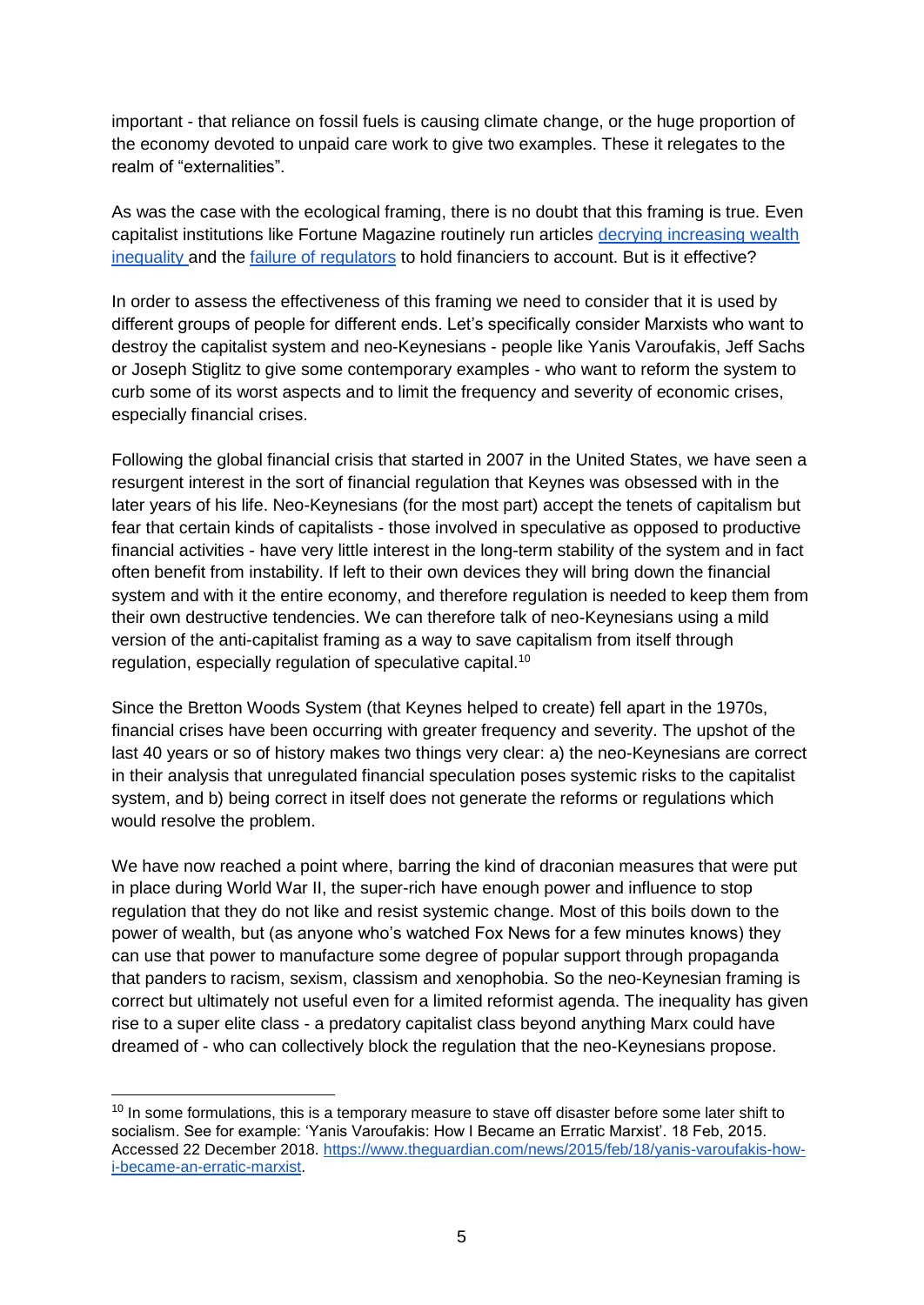(This is of course a moving puzzle. With the rise of Jeremy Corbyn in the UK, Bernie Sanders in the USA and similar politicians around the world, neo-Keynesianism might yet have its day. But even if this does come to pass, it will likely just delay the inevitable - the system is designed to maximize inequality and sooner or later the oligarchs will defeat the regulators unless there were to be more meaningful structural change.)

Practical limitations aside, the neo-Keynesians have no response to the deeper criticisms of capitalism. For the hundreds of problems that capitalism engenders in society, they see only one solution: regulation. Regulation assumes that governments can act independently from capitalists, especially from speculators. Given the problems with our current form of parliamentary democracy and the tendency of governments to be beholden to investors, is this a solution at all? If it were a solution, it would assume that the masses of people would be willing to stand up and defend a regulatory framework that would have to work for those masses. With the rise of the super-rich, stagnant wages, declining union membership, deindustrialization, jobless growth and more, it's difficult to see the political movement that would defend regulation from the oligarchs who have largely succeeded in destroying it.

Lastly, it should be emphasized that, despite some utility in arguing against the worst elements of neoliberalism, the neo-Keynesian theory itself takes for granted elements of neoclassical economics that we know to be demonstrably false. People are not machines that make decisions based on calculations about profit or utility.<sup>11</sup> The structures of capitalism that the economist claims are rooted in human nature are in fact rooted in systems of elite control. They are there to maximize profits for the elites and there's no reason that change shouldn't or couldn't happen at a much deeper level in a much shorter timeframe than Varoufakis and others would argue for.

# Transformation Delayed and Denied

-

Traditionally Marxists have debated what should replace global capitalism through a "reform versus revolution" lens. On one side, reformists have argued about the need for labour to build up power within global capitalism so as to encourage a transition within liberal capitalist democracies to encourage an evolution towards (an often loosely defined) socialism. On the other, revolutionaries have argued for the necessity of seizing the means of production by any means possible. Usually that has meant a takeover of the State by a political party that claims to represent the working classes.

 $11$  The body of evidence for the hypothesis that microeconomics cannot account for human behaviour is so large and obvious that it is rarely considered by economists as it would undermine the discipline. See here for one discussion: Rosenberg, Alexander. 1981. 'A Skeptical History of Microeconomic Theory'. In *Philosophy in Economics: Papers Deriving from and Related to a Workshop on Testability and Explanation in Economics Held at Virginia Polytechnic Institute and State University, 1979*, edited by Joseph C. Pitt, 47–61. The University of Western Ontario Series in Philosophy of Science. Dordrecht: Springer Netherlands[.](https://doi.org/10.1007/978-94-009-8394-6_5) [https://doi.org/10.1007/978-94-009-8394-6\\_5.](https://doi.org/10.1007/978-94-009-8394-6_5)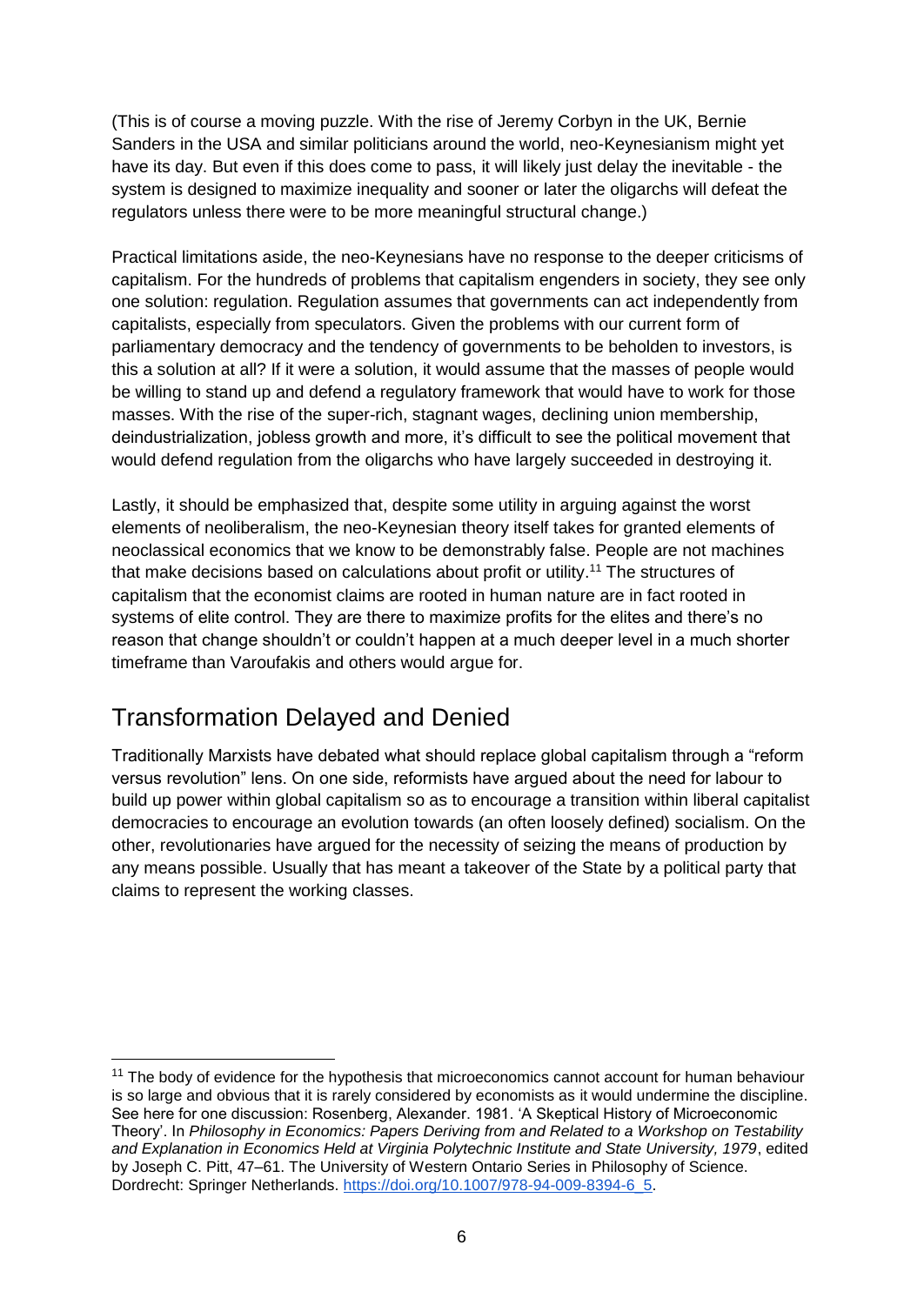Over the past 150 years<sup>12</sup>, each of these approaches has been tried.<sup>13</sup> One would have to call the revolutionary approach a complete failure. As evidenced so clearly by the example of the Soviet Union and to lesser extent in current-day Mozambique, Vietnam and China, political parties claiming to represent workers end up forming a new class. The state - meant to be the manifestation of the dictatorship of the proletariat - ends up being a dictatorship of the party. (In the one example where this was not the case - the Spanish Revolution of 1936 - the revolution was crushed by an alliance between fascism, international capitalist "democracies" and Soviet-backed Bolshevism.<sup>14</sup>)

Some would argue that these dictatorships are not as problematic as the kind of dictatorships that global capitalism tends to bring about. That line of defence is very telling. If the best thing you can say about the revolutionary approach is that it is only slightly better than the vile system that you spent so much time, resources and loss of life replacing, how can you call it a success?

The reformist approach has perhaps been more successful. The Scandinavian countries are usually examples given here, along with sometimes Germany, France or other countries where self-identified Socialist political parties are part of the mainstream polity. Certainly, the form of capitalism in the few places where a reformist approach has taken hold is less predatory than in the case of countries like the US and the UK. But that seems to be a very low standard to hold ourselves to. Even the best of these models tend towards more inequality<sup>15</sup> and overexploitation of resources.<sup>16</sup> When compared to the United States, Norway might seem like a pretty good model. But when understood in the context of the crisis, Norway does not offer a way out. It might perhaps offer ways to delay the inevitable.

These are very serious critiques of both the reformist and the revolutionary socialist model but there is an even deeper critique which applies to both. Neither of these addresses the key question: What are we fighting for? There are answers which sound more like slogans the dictatorship of the proletariat, human rights for all, putting people before profit, human dignity, etc. These may be noble aims, but they beg the question of how social structures may be established to bring about those aims.

Socialist thinkers tend to make the same mistakes as capitalist thinkers insofar as they posit an economy as distinct from society. Their focus becomes limiting and regulating financial

[http://urn.kb.se/resolve?urn=urn:nbn:se:norden:org:diva-5213.](http://urn.kb.se/resolve?urn=urn:nbn:se:norden:org:diva-5213)

 $12$  For somewhat arbitrary reasons, I'm using the date of publication of Marx's Das Kapital as the starting point. One could make a similar point with a longer timescale going back to the French Revolution.

<sup>&</sup>lt;sup>13</sup> In the following three paragraphs, I am using and building slightly upon the Immanuel Wallerstein's arguments in his work on anti-systemic movements. See here for one example: Arrighi, Giovanni, Terrence Hopkins, Immanuel Wallerstein, and Bendetto Vecchi. 1989. *Antisystemic Movements*. London: Verso.

<sup>14</sup> Woods, Alan. n.d. 'The Spanish Revolution Betrayed'. In Defence of Marxism. Accessed 12 December 2018. [https://www.marxist.com/spanish-revolution-betrayed.htm.](https://www.marxist.com/spanish-revolution-betrayed.htm)

<sup>15</sup> Egholt Søgaard, Jakob, Jesper Roine, P.-O. Robling, Jon Pareliussen, Causa Orsetta, Petter Lindgren, Audun Langørgen, et al. 2018. *Nordic Economic Policy Review 2018: Increasing Income Inequality in the Nordics*. Nordisk Ministerråd[.](http://urn.kb.se/resolve?urn=urn:nbn:se:norden:org:diva-5213)

<sup>&</sup>lt;sup>16</sup> Wiedmann, Thomas O., Heinz Schandl, Manfred Lenzen, Daniel Moran, Sangwon Suh, James West, and Keiichiro Kanemoto. 2015. 'The Material Footprint of Nations'. *Proceedings of the National Academy of Sciences* 112 (20): 6271–76[.](https://doi.org/10.1073/pnas.1220362110) [https://doi.org/10.1073/pnas.1220362110.](https://doi.org/10.1073/pnas.1220362110)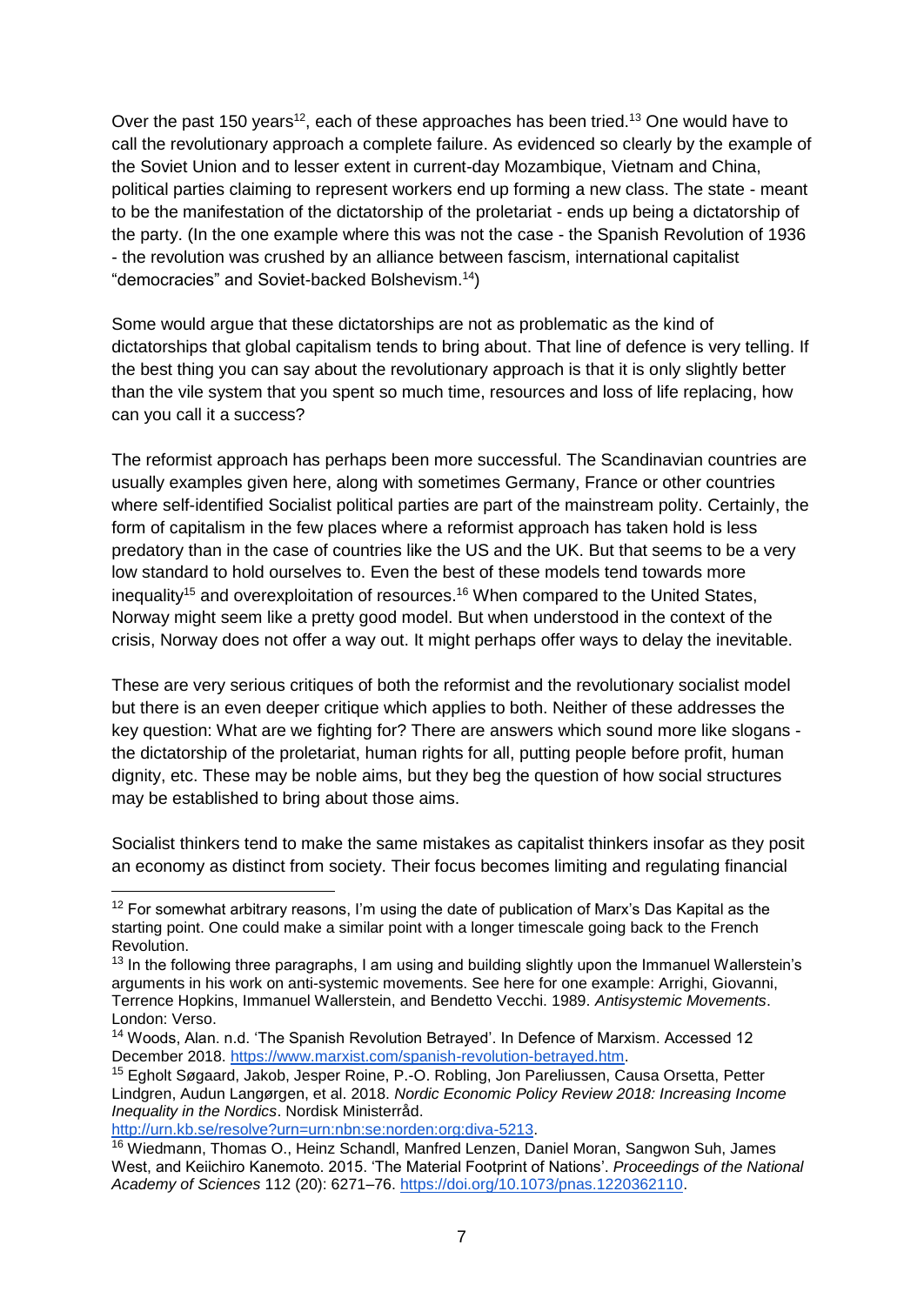flows in order to a) limit the power of the capitalist class (and/or the bourgeoisie), and b) finance the State's projects to address the problems of poverty, deprivation and environmental devastation caused by decades of capitalist excess. Whether or not these aims are effective, they are short-term aims, or at least they should be. If the State is effective in limiting the power of the richest, within a short period of time there should be a more equitable distribution of resources and the effective destruction of the class of the uberrich as the wealth they have appropriated from the people gets appropriated back. If the State is successful in financing projects to alleviate poverty, within a short period of time there should be no poverty. These projects do not answer the question of what the objective of socialist society is but rather serve as a means to that objective. The approach taken by both reformist and revolutionary socialists - first take political power, then redistribute, then figure out what the society will look like - is unsatisfactory.

The short-term redistribution project has never met with success. Capitalists, whether in Zimbabwe or in Cuba, have chosen to use their wealth to run away rather than allow some more equitable distribution of that wealth. (It should be noted that capital flight is a problem that goes beyond this limited discussion of Statist socialism, and it involves the proliferation of tax havens, double taxation treaties, regressive taxation systems and so on.) As a result, the State's poverty reduction measures remain underfinanced, and poverty and deprivation spread. In Africa we have seen a tendency towards corruption and misappropriation of state finances as opposed to a universal commitment to a revolutionary project. The question of what the society should look like in the longer term - after the problems of excess and deprivation have been solved - is never even asked, let alone answered.<sup>17</sup>

In all these cases - save-the-system-from-itself Keynesianism, reformist Socialism and revolutionary Socialism - the anti-capitalist framing ultimately fails because it focuses too narrowly. It looks at a broken society - broken through class exploitation but also broken in many other ways - and seeks to use the power of the state to mend it. But by focussing almost obsessively on the question of labour exploitation, many Marxists fail to sufficiently interrogate whether that exploitation might itself be a symptom of a deeper problem. Similarly by effectively resigning themselves to the use of only one strategy - capture of State power whether through reformist or revolutionary tactics - they fail to consider that the State might also be a part of this broken society and that therefore efforts to use its power even for noble ends - are likely to replicate elements of the problem.

### The Picture has More Depth

-

One way to understand the above discussion is to see these two framings as a progression towards a deeper analysis. The ecological framing sees the external symptoms of the crisis but fails to go deeper and sufficiently locate the problem within human society. The anticapitalist framing goes deeper in that it sees the huge disparities and injustices in the system and seeks to correct them. But it does not go deep enough. It does not understand how and

<sup>&</sup>lt;sup>17</sup> For a more detailed discussion along these lines, see Wallerstein, Immanuel. 1998. Utopistics. New Press.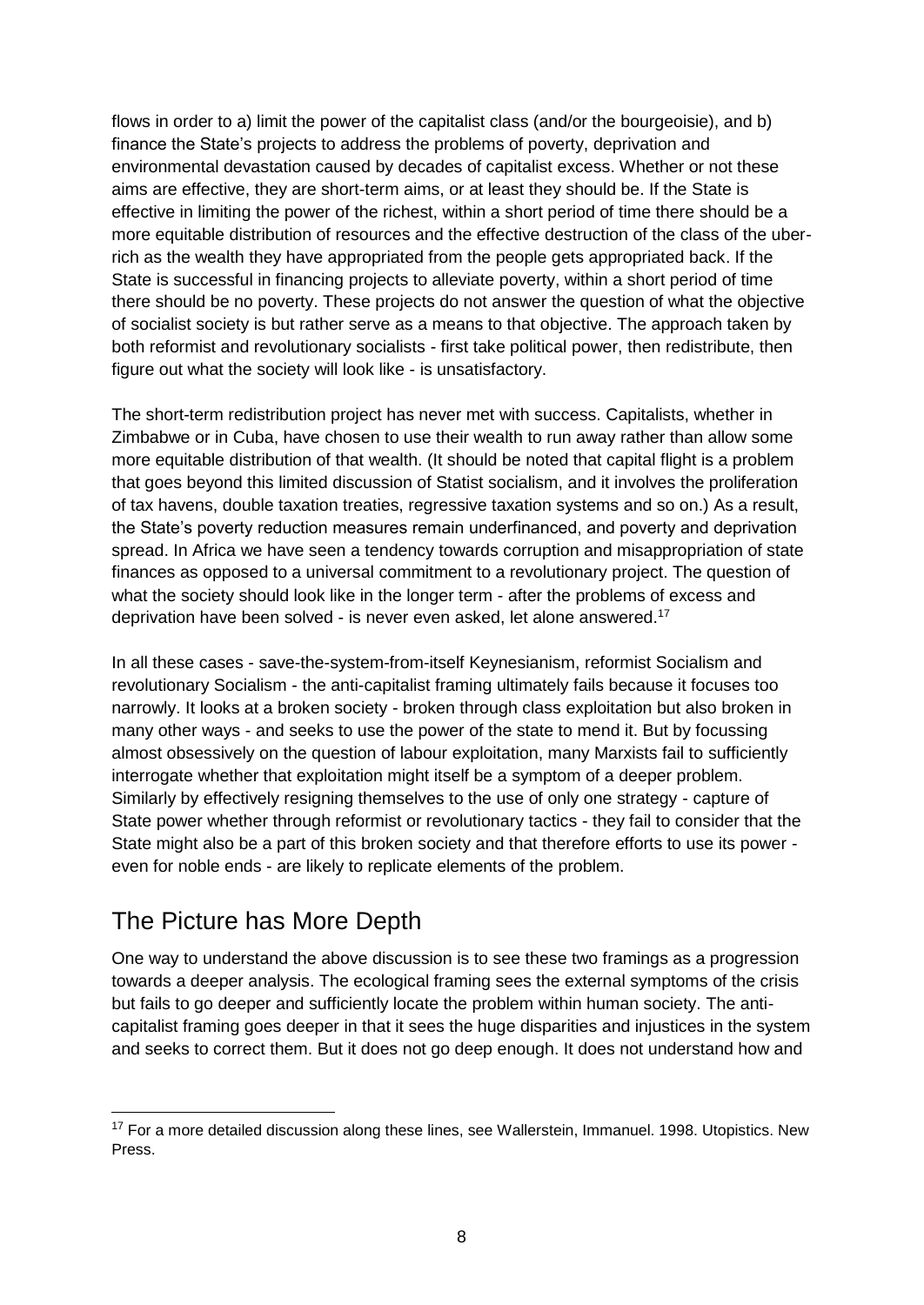why humans should be living in such desperate circumstances in the first place. A more complete framing must go even deeper than the anti-capitalist one.

Imagine that you are a member of a team of scientists who have been studying chimpanzees (with whom we share about 99% of our genetic material) over the span of a few generations. The experiment involves creating a habitat where the chimps can live on their own without human interaction. You provide them with the means to find their own food as they would in the wild, but you don't directly feed them.

At some point your team discovers that the chimps don't seem to be sharing. Whereas in most chimp societies everyone gets enough to eat, these chimps seem to be working together to collect resources for one or two alpha chimps who hoard them. Worse, although the experiment should carry on indefinitely given the environment and resources you've provided for the chimps, they are going to run out of food and starve at some point in the near future.

Given this situation, what would you as a scientist conclude? There are really only two possibilities. The first is that the chimps have somehow evolved to be prone to this kind of self-destructive behaviour. The problem with this hypothesis is that evolution does not happen on such a short time span. If the ancestors of these chimps were already behaving like these chimps do, they would have died out long ago.

So, we're left with the second hypothesis. There's something in the environment which is stressing these chimps out and causing them to act in ways that are contrary to the behaviour patterns they evolved with. So, the task of the scientist is to determine what structures and institutions caused the problem and continue to replicate it.

Replace chimps with humans and we have one explanation of what John Bellamy Foster (in his interpretation of Marx) terms "metabolic rift".<sup>18</sup> Like chimps, we evolved to be social animals. The helplessness of our young when they are born and the length of time and amount of energy it takes to raise them is one key piece of evidence that humans evolved to cooperate and to share resources. So, when we see excess competition and a hoarding of resources we know that something has gone terribly wrong.

But what has gone wrong and how can it have gone wrong in nearly every society around the globe? In the remainder of this paper I will argue that there is a simple answer to this question: colonialism.

# Colonial Rift

-

As you read these words, where are you physically located? Wherever you are located, that village or city, country or region has a history. I write these words from a region in Africa whose history reaches back to the very beginnings of our species some 200-300 thousand years ago. If you are reading this from India, China or one of the West Asian countries you

<sup>18</sup> Foster, John Bellamy. 1999. 'Marx's Theory of Metabolic Rift: Classical Foundations for Environmental Sociology'. *American Journal of Sociology* 105 (2): 366–405[.](https://doi.org/10.1086/210315) [https://doi.org/10.1086/210315.](https://doi.org/10.1086/210315)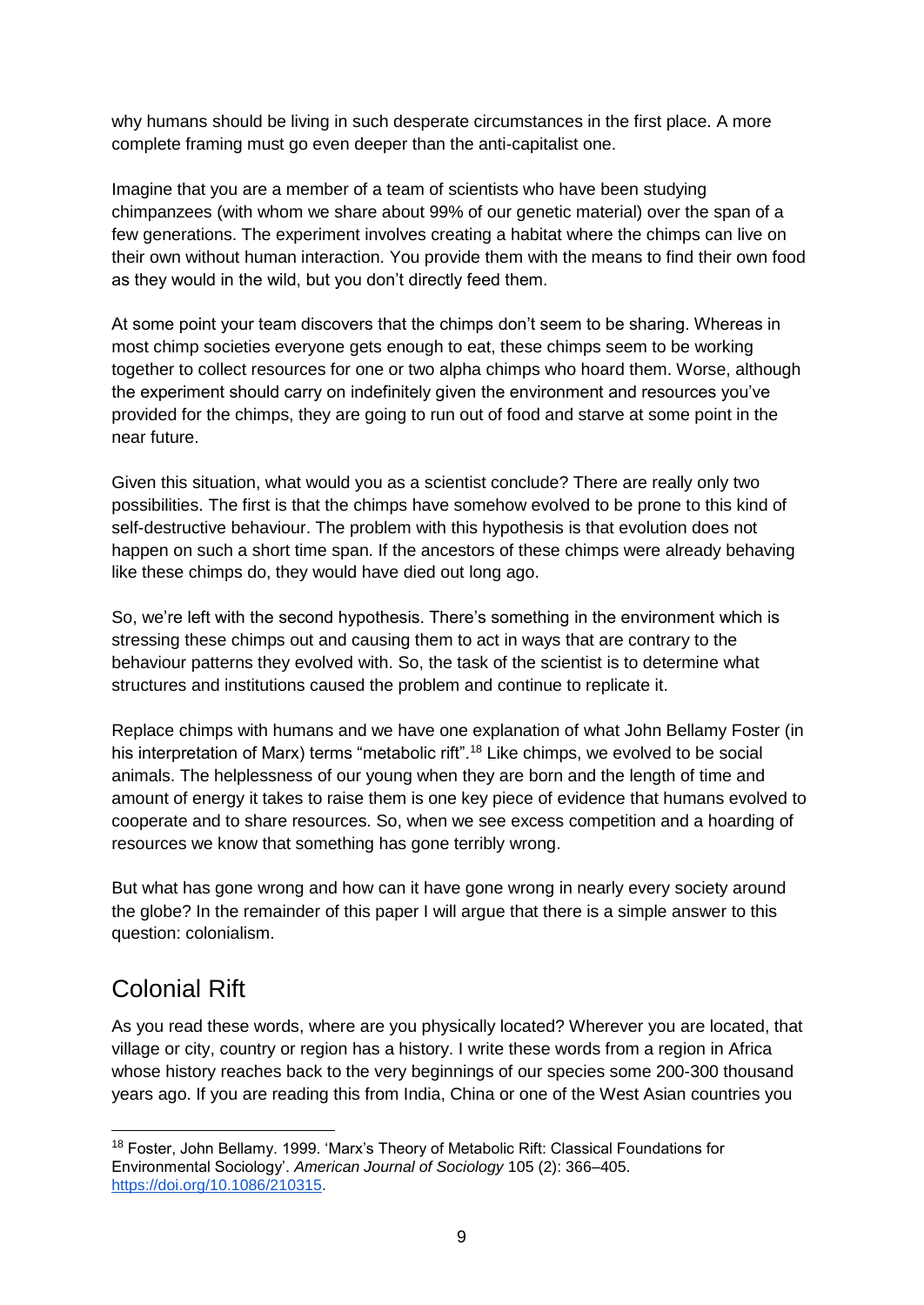might learn history through a study of various dynasties, the Ming, the Ottomans, the Mauryas and so on. But wherever you are reading this from, you are located in a place that has a recent history with Europe.

In fact, I would argue that nearly every country in the world owes more in terms of the form and structure of its institutions to Europe (or European settler colonial states like the USA) than to its own history. For example, nearly every country in the world has some model of parliamentary democracy - even the least democratic states (Saudi Arabia or Nepal prior to 2008) have something that resembles a parliament. The idea of a parliament was first used in the 12th century by the Spanish King Alfonso IX and later adopted by numerous European Kingdoms as a form of compromise between the King and other elites (landed gentry and later rich merchants) who wanted more power.<sup>19</sup>

(As an aside, the term "parliamentary democracy" would be seen as a contradiction in terms by the ancient Greeks, considered the inventors of democracy. Elections were favoured by the Oligarchs, who knew that they'd always be able to buy the votes they needed to govern. The democrats favoured other systems, notably sortition, as a form of representative aovernment. $)^{20}$ 

So globally nearly every country's government is more connected to European systems and institutions that than to those of its own pre-colonial past. And not just governments. Well before the term "globalization" became popular, companies like the Dutch East India Company were exporting a certain European model of business around the world. Today nearly every company in the world adheres to one of a handful of European templates for what a corporation should look like. The exception to this rule, the Japanese model, is still highly influenced by the role that US planners took in shaping post-WW2 Japanese institutions.

A third example might be the nuclear family, a modern construct which has spread around the world. The nuclear family also has its origins in 17th century Europe.<sup>21</sup> Missionary Christianity, which defined acceptable sexual norms and family conduct for so much of the world, spread the idea of a nuclear family and today it is globally a kind of idealized existence. Research on the nuclear family as a colonial construct is at a very preliminary stage so at the moment we must frame this critique as a question: to what extent does the nuclear family replicate colonial structures?

There are potentially many more examples, but these three - our governments, our businesses/places of work, and our families - are the most important to illustrate the point: To the extent that we can talk of a global culture, we are talking about a culture that is largely derived from European institutions.

<sup>&</sup>lt;sup>19</sup> Seijas Villadangos, Esther. 2015. 'The Decreta of Leon (Spain) of 1188 as the Birthplace of Parliamentarism: An Historical Review from a Time of Crisis'. *SSRN Electronic Journal*[.](https://doi.org/10.2139/ssrn.2627069) [https://doi.org/10.2139/ssrn.2627069.](https://doi.org/10.2139/ssrn.2627069)

<sup>20</sup> Bouricius, Terrill. 2013. 'Democracy Through Multi-Body Sortition: Athenian Lessons for the Modern Day'. Journal of Public Deliberation 9 (1). https://www.publicdeliberation.net/jpd/vol9/iss1/art11. <sup>21</sup> Schochet, Gordon J. n.d. *The Authoritarian Family and Political Attitudes in 17Th-Century England: Patriarchalism in Political Thought*. Transaction Publishers.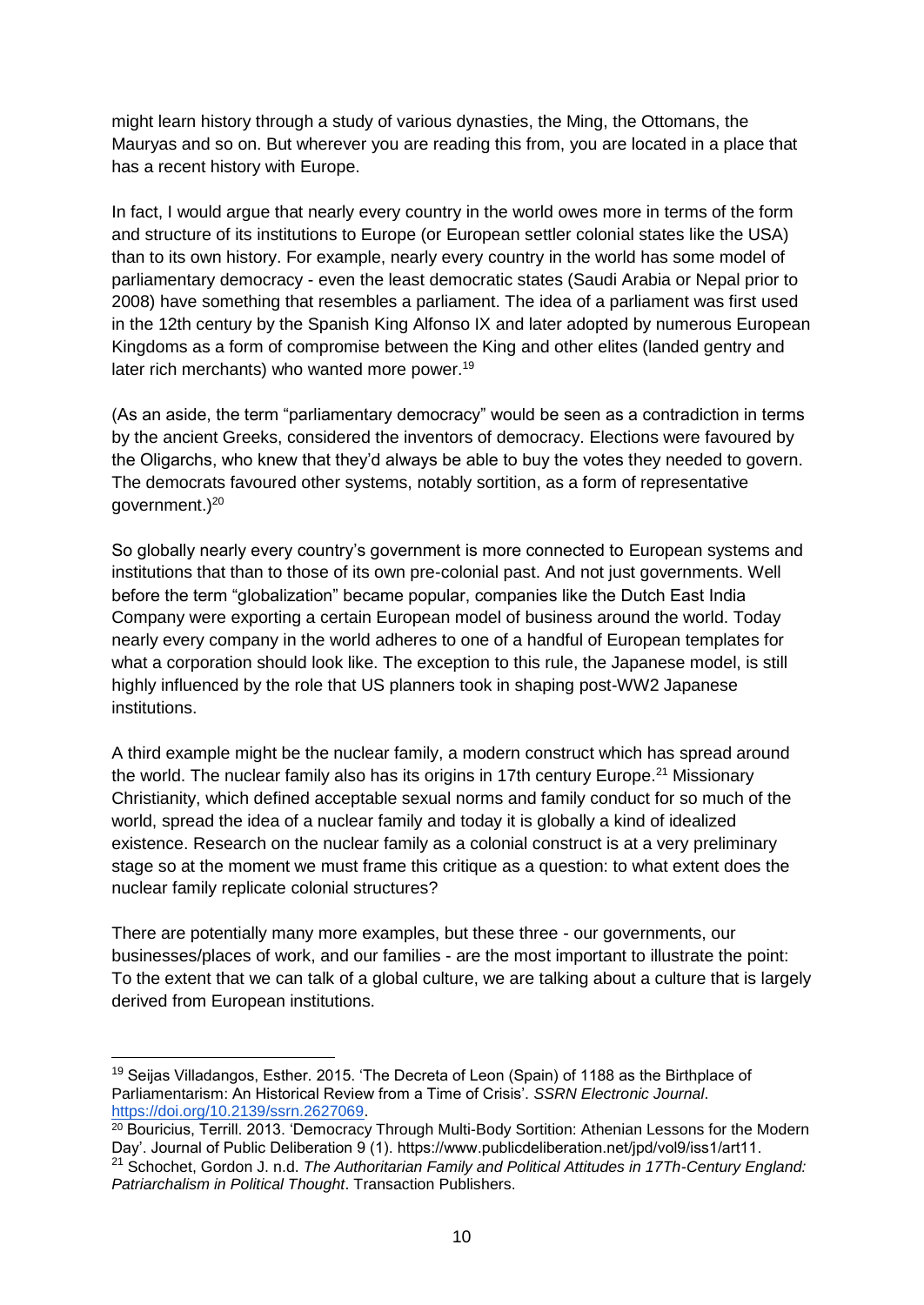Despite the protestations from people like Thomas Friedman today or Samuel Huntington before him, the world has not adopted European institutions because Europe had the best model. The world copies Europe because Europe conquered the world brutally and only left most countries on the condition that certain institutions remain in place. This includes such outrageous cases as that of Haiti, where the French were successfully able to argue that their property rights over Haitians (as enslaved people) had to be respected.<sup>22</sup> The result was an extraordinary reparations agreement in exchange for Haitian independence whereby the people of Haiti had to repay France for themselves (as they were all once property)!

A full study of the extent to which colonial institutions dominate our daily lives would dig much deeper into the structures and history of these three institutions - the nuclear family, the corporation, and parliamentary democracy. For the present purposes of addressing the question of how to frame the crisis, we need not enter into this level of depth. In terms of framing, the interesting question is the following: what values and principles animated these colonial institutions? To address that question we need to look back at history, specifically the beginning of the colonial era which gave rise to these models.

Before continuing the argument that framing the crisis as a crisis of European colonialism is better than the alternatives considered above, I will address one fundamental objection (other objections will be considered below). Europeans, it will be said, did not invent colonialism and nor did they invent the domination of one society over another. This argument therefore attributes too much power to colonialism and too little power to the systems that preceded it.

The first response to this objection is to accept its merits. In so far as humans have long been in relations of conflict and domination with one another, we may concede that metabolic rift is a process. It doesn't necessarily happen all at once and it has been happening to various degrees since the dawn of the Neolithic period when humans first began to acquire more than they could immediately consume. That is a discussion that is interesting, but beyond the scope of this article.

But European colonialism was an innovation, and an innovation directly related to the crisis in which we currently find ourselves. It sought not only to destroy or subjugate societies but also to generate wealth from those societies primarily for use by European elites (a process of commodification discussed below). In so doing, it established or transformed a host of institutions – including those institutions that govern our daily lives today – and is therefore a point of metabolic rift to which it is worth paying special attention.

# Colonialism Is Theft

-

In the 15th century, Europe was in a state of disaster. War between royal houses was practically unending; disease had wiped out a huge percentage of the population. A tiny elite - at most 1% - controlled all of the land and most of the wealth. Most people had no hope of escaping the desperate life of Europe's underclasses. What hope there was lay in serving

<sup>22</sup> Phillips, Anthony. "Haiti, France and the Independence Debt of 1825." *Canada Haiti Action Network* (2008).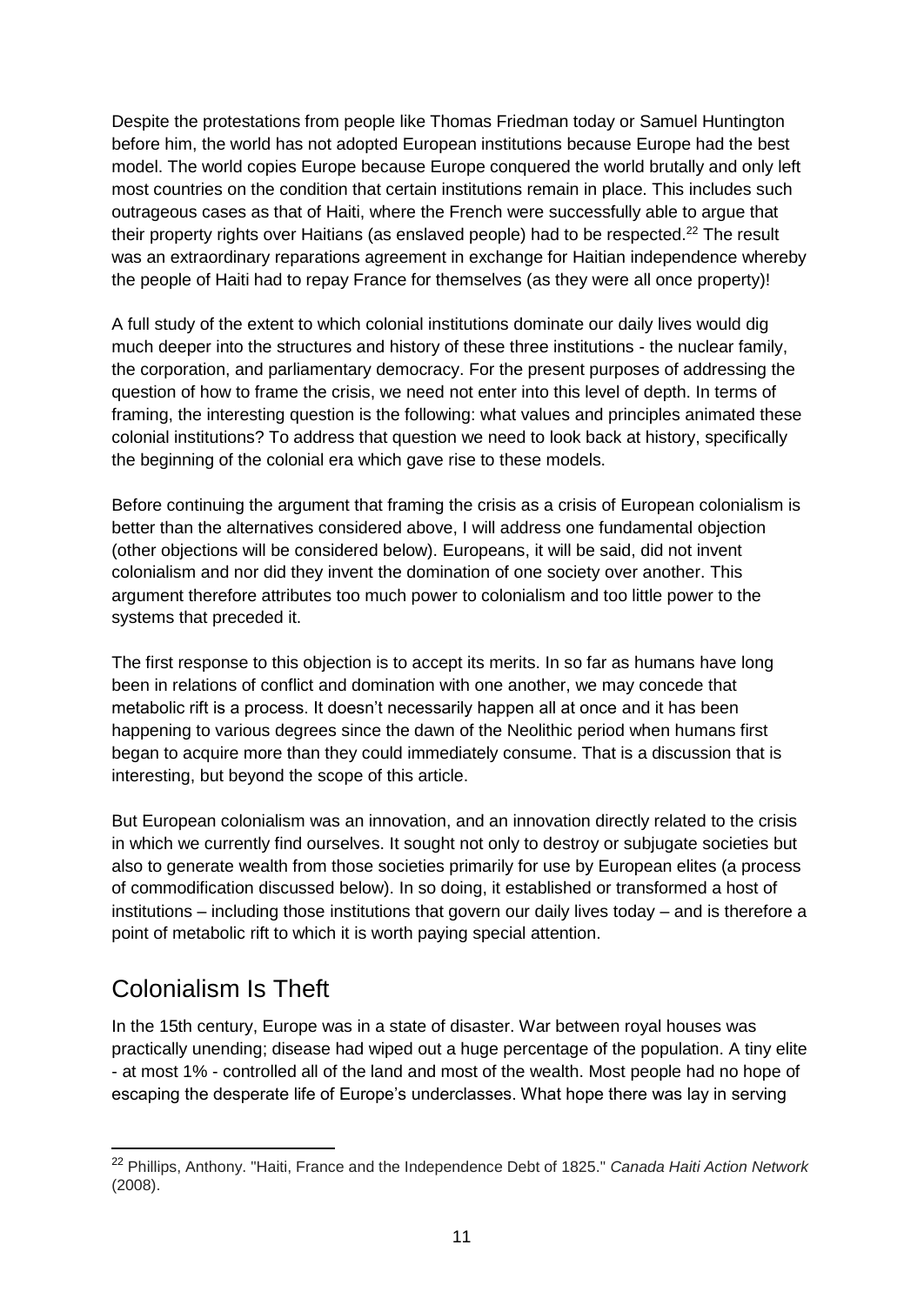and (with luck) making one's self indispensable to the aristocracy, preferably a royal family on the ascent.

In this context begins what the text books call "the age of discovery"; it would be better termed "the age of theft and murder". There were always two aims of the early European conquerors - gold and a quicker route to Asia for trade in spices. These were necessary to generate wealth<sup>23</sup> for the exploring marauders and for their patrons, the royal houses of Europe who were constantly fighting with one another in an effort to survive. Those royal houses invested in these early expeditions out of desperation as much as anything else. They needed wealth to feed their armies for bitter and ongoing wars, and nothing could end a dynasty as quickly as an underfed army. Soon these battles would become even more brutal as the wars of the Reformation added a religious dimension to feuds that had already been boiling over.

As colonialism began to take root in the Americas and in parts of Asia and Africa, Europe relied on its colonial "possessions" to feed the soldiers who fought the brutal wars of the Reformation. That reliance would run even deeper as parts of Europe began to industrialize in the 18th and 19th centuries around an industrial model that relied on raw materials from those same possessions.

What does it mean to "possess" another country? In the case of European colonialism, it meant various euphemisms for theft. One of the more well-documented aspects of this theft was the 18th century incarnation of the transatlantic trade in enslaved people.<sup>24</sup> Historians have documented how African people were sold to European "traders" at ports in West Africa. Those who survived the deadly journey to the Caribbean would face brutal conditions working sugar cane fields. They were paid nothing for the harsh labour they endured, so the rum and sugar the slave traders took back with them to Europe was incredibly cheap. They could then sell that rum and sugar for huge profits, use some of the profits to purchase cloth to exchange for people in West Africa and begin the process again.

While the "traders" (a better word might be "pirates") are certainly villains in this story, it should be remembered that very few of them owned their own ships. They were backed by aristocrats and merchants who may or may not have ever left Europe and to whom they would pay the majority of their profits. Many investors backed multiple ships both as a way of hedging their bets and as a way to encourage competition between their workers. The captain who brought back more profit would receive more rewards. This was also an innovation linked to the process of wealth generation.

<sup>&</sup>lt;sup>23</sup> The difference between wealth generation and stealing is largely one of scale. Stealing would entail a short-term taking of some resource. Wealth generation involves the long-term establishment of social and economic structures which create more resources which can then be "stolen" (though legally stolen) by the colonial power. The difference between the early and later colonial periods (Spanish and Portuguese as opposed to French and English) is largely that the latter were more successful in generating wealth whereas the former used something more like stealing).

<sup>&</sup>lt;sup>24</sup> Slavery was not a new institution, but many scholars have argued that the transatlantic slave trade introduced a level of brutality and commodification of people ("chattel slavery") that did not previously exist. See for example Rodney, Walter. 1966. 'African Slavery and Other Forms of Social Oppression on the Upper Guinea Coast in the Context of the Atlantic Slave-Trade'. The Journal of African History 7 (03): 431. https://doi.org/10.1017/S0021853700006514.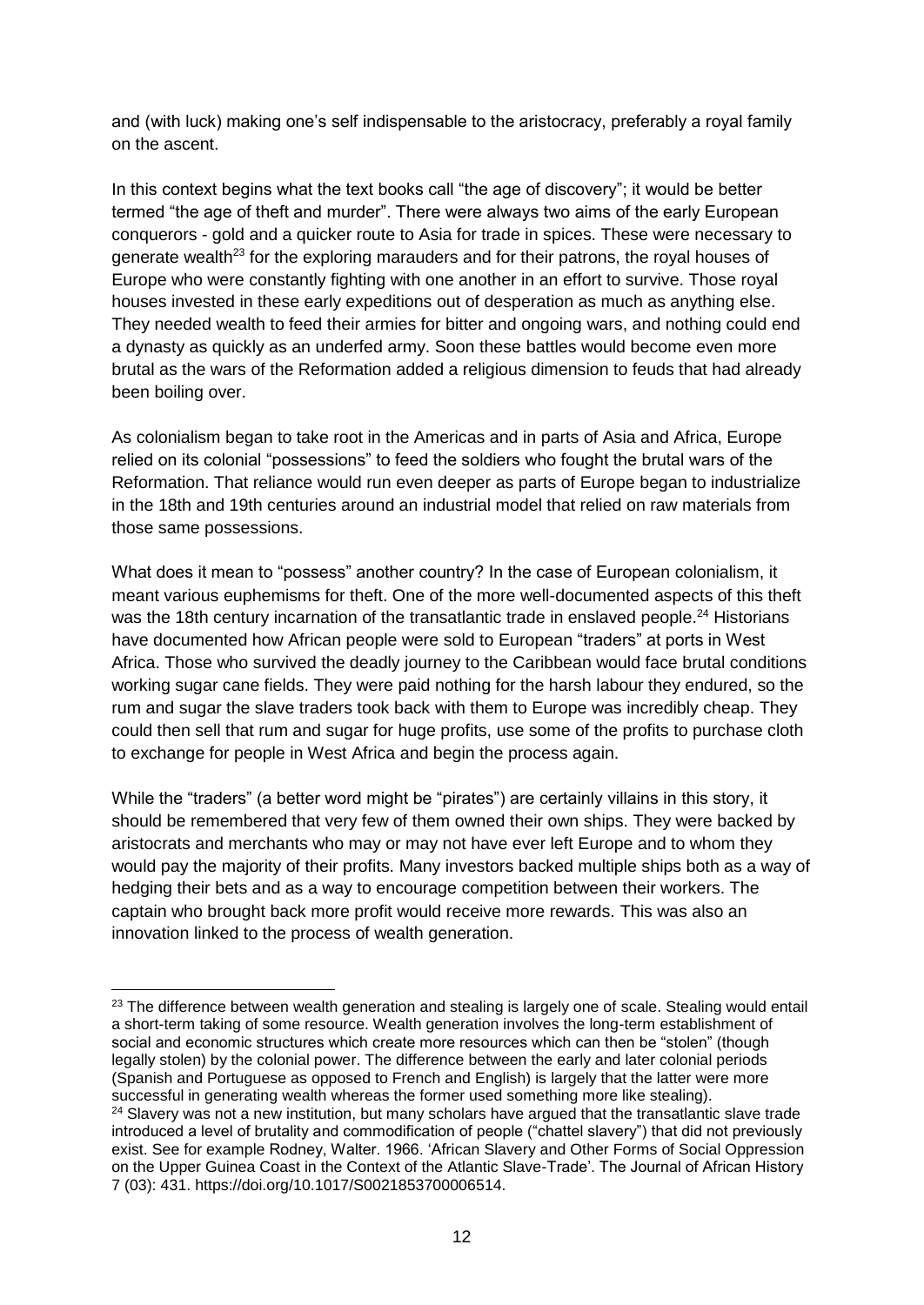Though the above analysis only begins to scratch the surface, the deeper one looks the more one is certain that colonialism - at its core - was a project whose objective was theft and whose preferred mode of operation was to encourage *competition*. Structurally, it was about Europeans stealing from non-Europeans in order to better to compete with other Europeans.

There were other elements - notably the Christian mission - that were also key to the process, but these other elements were only useful to the extent that they could serve the overall process of theft. In places where proselytizing might endanger the theft - such as in Indonesia or Bengal where Muslims and Hindus were unlikely to take kindly to coercion and had the strength to fight back - the spread of Christianity played a much smaller role. In the Americas; where technological superiority and the spread of disease meant that the Europeans eradicated entire cultures and civilizations, Christianity was allowed a place of pride in the colonial project.

The theft around which colonialism was built goes by fancier names today. "Privatization" is one term that is often just a euphemism for stealing. But privatization (as the term is currently used) refers to a specific kind of theft - selling assets, often at a fraction of their worth, from public entities to private ones.

A more accurate term might be "commodification". Without turning things (and people) into commodities, colonialism could not have existed and thrived for as long as it did. Natural resources had to be transformed from what they were - part of nature or what we might term common public property - to a commodity that an individual could buy and sell. This process - primitive accumulation in Marxist terms - continues today and underlies all aspects of the environmental crisis.

But the colonists discovered very quickly that you can't just walk in and take what you want from indigenous peoples. Though they often had a technological advantage in military terms, that technological advantage alone would probably not have been enough to consolidate the political power needed to continue an ongoing process of theft that would have been opposed by the entire indigenous population. Europeans soon understood that the only way to continue the process of looting was to pit one part of the indigenous population against the other. Where rivalries may previously have existed, such as between various tribes of Southern Africa, they were exploited. Where rivalries were largely absent, such as between Hindus and Muslims in India, Europeans did everything they could to create such rivalries through supporting both Muslim separatists and the Hindu Mahasabha.<sup>25</sup>

Divide and rule is one form of competition that characterized the colonial period, but it was not the only form. Competition was prevalent at the very top of the colonial hierarchy between European kings and queens and also between the various nobles competing for favours from those kings and queens, as any study of Europe in the colonial period demonstrates.<sup>26</sup>

<sup>25</sup> For a deeper discussion see: Islam, Shamsul. *Religious Dimensions of Indian Nationalism: a study of RSS*. Anamika Pub & Distributors, 2006.

<sup>&</sup>lt;sup>26</sup> See for example Levy, Jack S., and William R. Thompson. 2005. 'Hegemonic Threats and Great-Power Balancing in Europe, 1495-1999'. Security Studies 14 (1): 1–33. https://doi.org/10.1080/09636410591001465.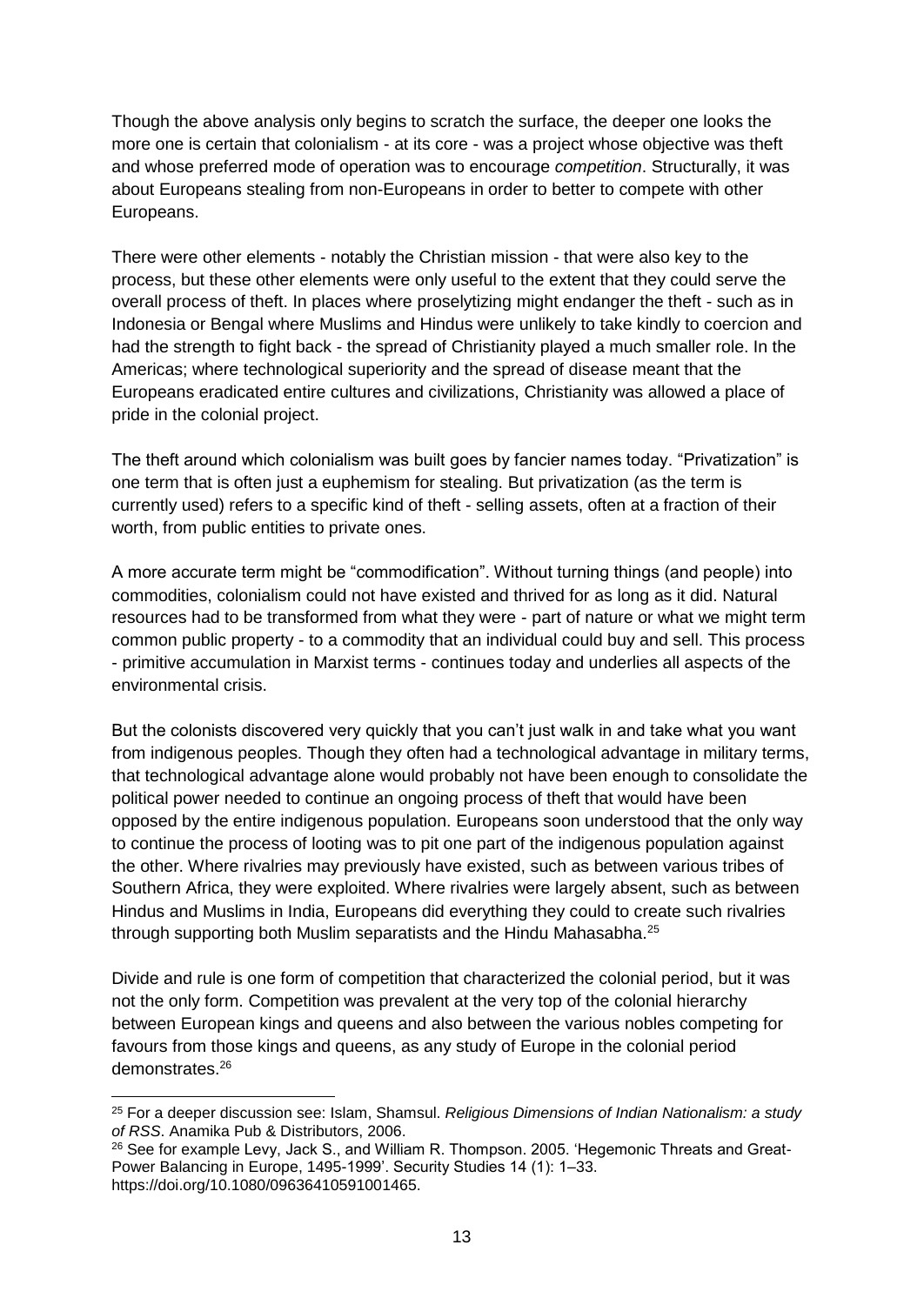Today the politics of competition permeates our cultures to such an extent that we are more likely to blame people with *less* power than ourselves - immigrants, Muslims, women, LGBTQ+ people or whoever the demon of the moment might be - than the exceedingly rich for our own misfortunes. We compete for jobs in an environment where jobless growth is the norm; we compete for state resources in an era of tight budgets and cuts to social services. To use the language of the Occupy movements, competition between different groupings of the 99% - who are divided by class, race, gender, sexual orientation and more - and the relative cohesion of the wealthiest 1% ensures that the system of wealth transfer from poor to rich is never threatened.

## Assessing the Colonial Frame

-

At the beginning of this paper we discussed two criteria for assessing alternative framings of the crisis - veracity and utility. How does the "crisis of colonialism" fare when put to the test?

The first criterion was that the framing be true, or at least not demonstrably false. Insofar as most global institutions - especially the multinational corporation which is at the heart the crisis both in social and ecological terms - have origins and precursors in the colonial era, this seems to be an accurate framing.

Some will raise the objection that colonialism formally ended in the 1960s. There are two things to say about this objection. The first is that if we abide by the maxim "none of us is free if one of us is chained" then the colonial era has not yet ended. Palestinians, Kurds, Catalonians and others have yet to actualize a sufficient degree of self-rule; there are still people who live and die in colonized territories.

The second is that even in places where colonialism has formally ended, the structures of colonialism remain in place. At a macro level this can be seen in trade and consumption patterns. Despite some changes over the years, formerly colonized nations still play the role in the global supply chain that they did during colonization - as a source of raw materials and as a market for goods manufactured in the West. The changes that have come have largely been about undercutting unionized labour in developed countries by developing supply chains that exploit cheap labour in developing countries. These policies have gone hand-inhand with an insistence that countries adhere to intellectual property regimes which limit technology transfer and ensure that developing countries do not industrialize.<sup>27</sup> So the disparity in power between the former colonizing countries and the former colonized countries remains.

But even within countries, the institutions of colonialism remain largely intact. The great Indian freedom fighter Bhagat Singh died 17 years before India won independence from Britain, but he foresaw what was about to happen: "I have no doubt that my country will be

 $27$  China is a special case in this discussion. In part because China refuses to adhere to the global intellectual property regime it has been able to industrialize at a rapid rate. It's no coincidence that China has also reduced poverty at a rapid rate.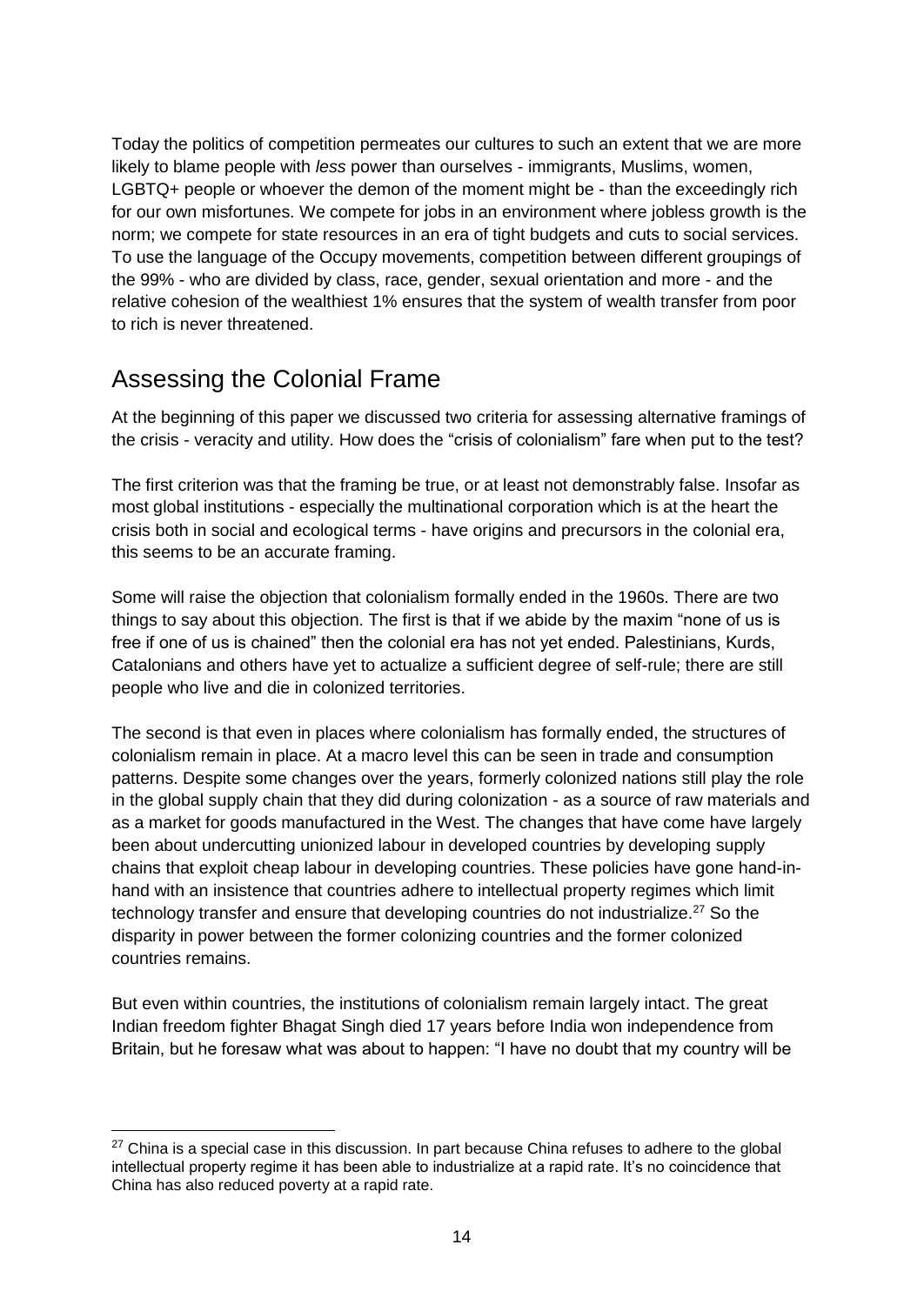one day free," he wrote in a letter to his mother. "But I am afraid that the brown *sahibs* are going to sit in the chairs the white *sahibs* will vacate."<sup>28</sup>

Bhagat Singh saw that the anti-colonial movements did not seek to structurally transform the colonial state but rather to occupy positions of power within the existing structures. One need only go to any courthouse in Africa to see evidence of costumes and uniforms that could not possibly have been designed to suit the African climate. Leaving aside the question of structural transformation, liberated states did little to remove the trappings of colonial Europe from their institutions.

In the economic sphere, many post-colonial states did pursue policies that I have described above as neo-Keynesian; let's call them a form of neo-Keynesian nationalism. And these policies met with some early success. But the neoliberal period, and especially the period of IMF-backed structural adjustment that most of these countries had to endure, effectively rolled back any progress they might have made. Today the Washington Consensus is weaker than it has ever been and some countries have been experimenting with something closer to a neo-Keynesian development policy, but these examples are few and far between.<sup>29</sup> The continuation of colonial trade policy is constant and ubiquitous. So we can conclude that the colonial framing at least is not demonstrably false.<sup>30</sup>

But our earlier framings around an ecological crisis and a crisis of capitalism were also true. They fell at the second hurdle namely the utility of framing the crisis in those terms keeping in mind that the objective is to develop a framing which will help activists ask the right questions, garner significant public support and ultimately resolve the crisis by creating alternative social structures to the one that has led us to crisis. How does the colonial framing fare in this regard?

When we articulate the problem as one of colonialism, many things become clear. The first is that human societies globally are still very much in the grip of European colonial institutions.

But just saying that they originated in Europe is not a sufficient critique of these institutions. The problem with these institutions is that they were established to control human societies through encouraging various forms of *competition* in order to facilitate *commodification*. A colonial framing of the crisis suggests that these two aspects of human behaviour competition and commodification - have run amok.

Do these two tendencies explain the crisis? To go back to our earlier thought experiment with the chimps who've forgotten how to share, if our fictitious scientist concluded that the chimps had developed unhealthy levels of competitiveness and a tendency to commodify

<sup>28</sup> Nayar, Kuldip. 2000. *The Martyr: Bhagat Singh Experiments in Revolution*. Har-Anand Publications. Page 16.

<sup>&</sup>lt;sup>29</sup> In sub-Saharan Africa, Tanzania stands out as a potential model of industrialization fueling development. See their current 20 year plan: 'THE TANZANIA DEVELOPMENT VISION 2025'. n.d. Accessed 7 January 2019. [http://www.mof.go.tz/mofdocs/overarch/vision2025.htm.](http://www.mof.go.tz/mofdocs/overarch/vision2025.htm)

<sup>&</sup>lt;sup>30</sup> While I do want to address the criteria laid out in the beginning of the paper, "truth" seems a strong statement for what is (it seems to me) either a new hypothesis or a new formulation of an old hypothesis. The hypothesis needs much more testing than is possible here to determine it's accuracy.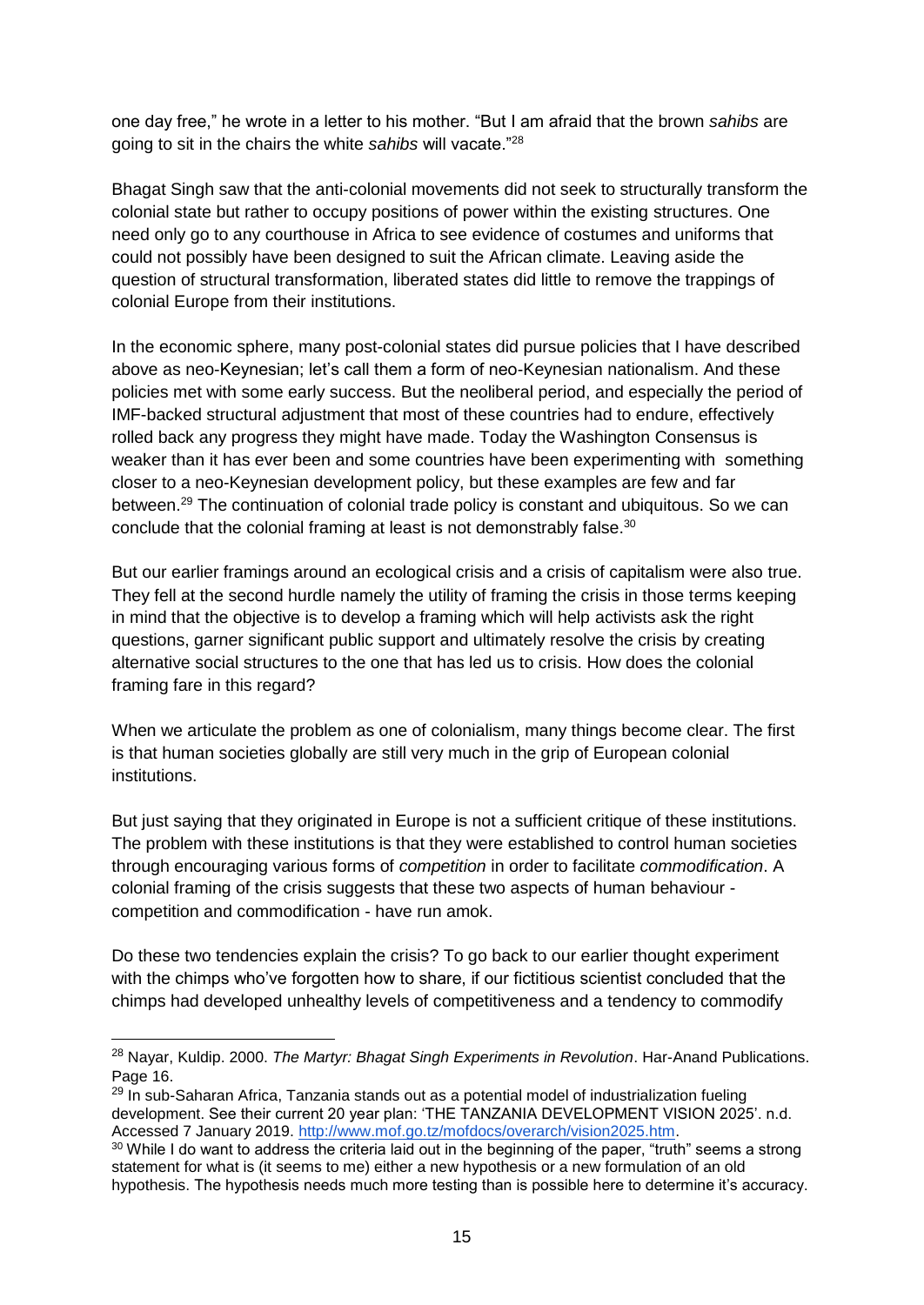their natural resources, would that explain the problem? The commodification would explain why the elites want to control all the resources and the competition might explain how they managed to do it (by dividing the community into smaller groups who all compete with one another for the rewards associated with getting the elite chimps what they want). No doubt our fictitious scientist would want to test this hypothesis, but at least we've developed a hypothesis worth testing.

The next advantage of this framing is that it actually gives us an inkling as to what's needed. If the problem is the pervasiveness of colonialism, what's needed is a process of decolonization. Since we have identified that the key drivers of colonialism to be *commodification* and *competition*, decolonization involves transforming our institutions based on the opposite principles in order to undo the damage of the past five centuries.

The opposite of competition is pretty clear - cooperation. In the environments in which we evolved - or even in daily life today - humans do compete with each other but in limited and specified ways. Sibling rivalry among humans exists, but it is not analogous to sibling rivalry among brown pelicans, a species of bird that gives birth to more than one chick but where the stronger or older sibling will almost always kill the younger or weaker one.<sup>31</sup> Those birds have evolved a very brutal form of competition that is part of their DNA for reasons biologists are still exploring (most likely it is impossible for the parents to feed more than one chick).

Whereas brown pelicans have evolved a very deep form of competition, primates and especially human primates have evolved very deep forms of cooperation. Cooperation is key to every human society and probably always has been. Biologists tell us that our great evolutionary advantage over other animals lies in our advanced brains, but the trade-off for this is a long childhood. Without a lot of cooperation from mothers, fathers, aunts, uncles, grandparents, teachers and friends, the human experiment might have ended long ago.

The colonial framework does not encourage cooperation. Under modern neoliberal capitalism we are told that we are all profit-maximizing machines - buyers and sellers trying to cheat each other to maximize our own net worth. Nearly every aspect of our lives in the modern system is about competition - we compete for jobs, we compete for promotions, we compete for power, we compete for sexual partners, we compete with our neighbours by showing off fancy cars, we compete for fun by backing our favourite sports teams, when we have children we compete vicariously through them, etc. The competition makes us overly self-centred but there are very few alternatives for those who aspire to a decent standard of living (or who don't want to starve) other than to be part of competitive structures. We are then moulded by these structures to be the kind of person who can thrive within them, meaning that we end up being even more self-centred. (And every once in a while we look around and wonder why everyone we see is a self-centred asshole.)

Framing the crisis as one of colonization that encourages toxic forms of competition gives campaigners a framework within which to push for reforms that would challenge the core of the system. The average corporate workplace is a hotbed of neo-feudal hostility. As

<sup>31</sup> Pinson, D., and H. Drummond. 1993. 'Brown Pelican Siblicide and the Prey-Size Hypothesis'. *Behavioral Ecology and Sociobiology* 32 (2): 111–18.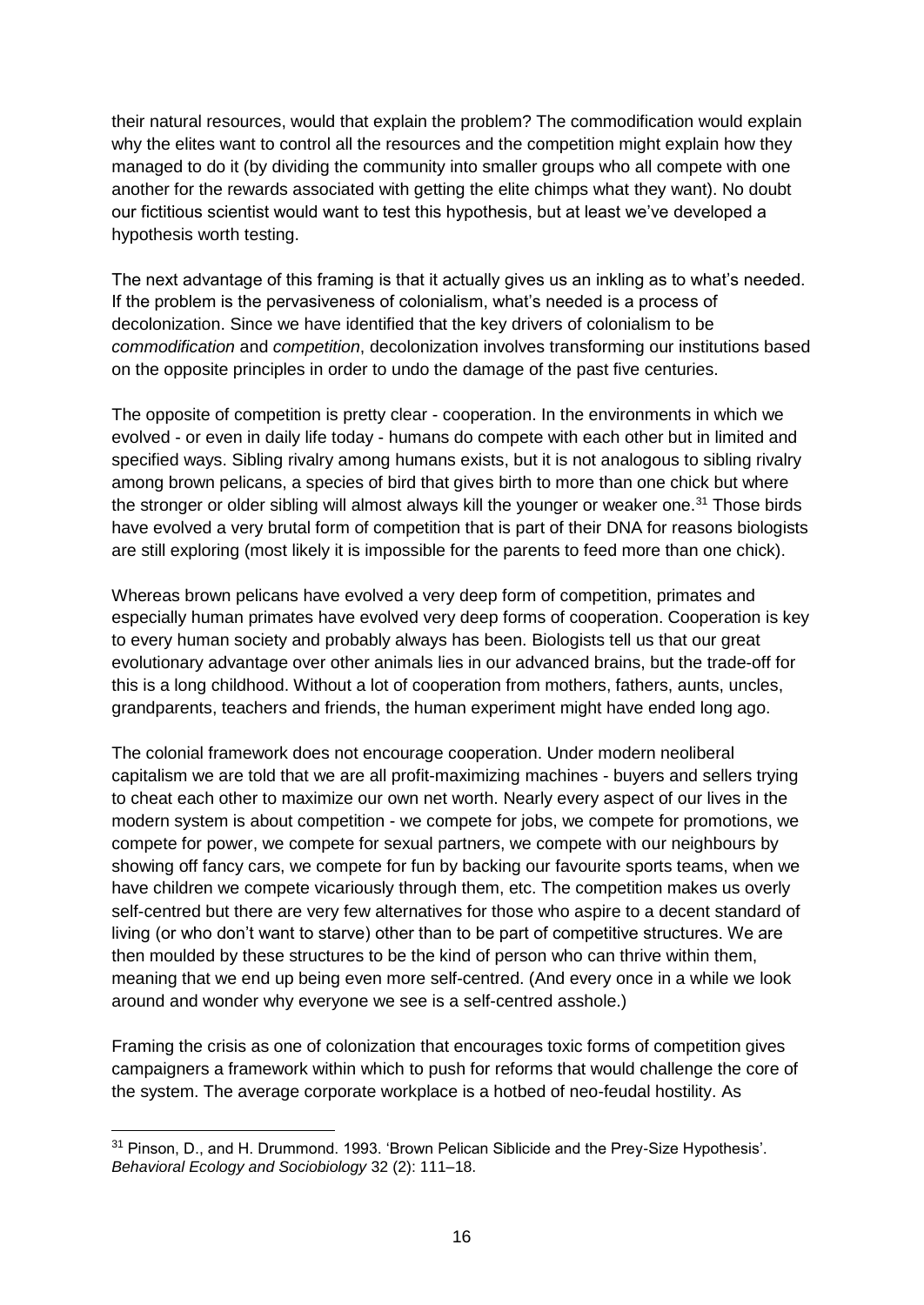campaigners set out to transform it, they must destroy those structures which encourage that toxic competition and encourage structures and relations that encourage cooperation and mutual aid. Cooperation at a macro level allows for the possibility of changing the "logic" of our institutions. At the moment 99.3% of us compete against each other not just to enrich ourselves but (primarily) to enrich the remaining 0.7%. Cooperation allows us to imagine structures where, a) the wealth of the billionaire class is controlled by the whole society and b) we value each other not for transactional purposes but rather because all humans have value.

The opposite of commodification is perhaps less clear. To define it we need to understand two things. First, for most of human history there was no commodification, indeed there was hardly any private property. Does that mean that there were no possessions and no innovation? Of course not. We know from the archaeological record that humans did create new and more advanced weapons during this time;<sup>32</sup> we have evidence that poisons to kill big game were in use and that their use spread among different regions.<sup>33</sup> We also know that not everyone would have been able to gather food or hunt in those early communities, so not everyone had to be part of productive (or reproductive) work. Instead of private property there was *the commons,* a collective pool of resources to which every member of the society would have had a right.

Second, that pool of resources was not treated as something external to the society. For example we now know that large sections of the Amazon rainforest are not "natural" in the way we usually use the term - humans shaped and cared for much of the forest.<sup>34</sup> People planted the kinds of trees and plants that were the most useful to them and used discarded clay pots to renew the soil. This is evidence that humans have *stewarded* the commons throughout our history. We have understood that we are dependent on nature and so we have tried to preserve and replenish the resources necessary for human survival.

This is very much the opposite approach of the colonial system including its current neoliberal phase. Colonialism encourages a kind of linear thinking. We go out and "find" inputs - meaning we effectively steal them from nature - and after we've processed and consumed those inputs anything remaining is a waste product. This linear pattern is visible in the fossil fuel economy, in the mass production of foods and the waste products associated with food, and in practically every element of modern economic life. Stewardship involves giving and taking in a cyclical pattern; colonialism involves stealing inputs and then wasting the excess.

<sup>32</sup> Petraglia, Michael, Christopher Clarkson, Nicole Boivin, Michael Haslam, Ravi Korisettar, Gyaneshwer Chaubey, Peter Ditchfield, et al. 2009. 'Population Increase and Environmental Deterioration Correspond with Microlithic Innovations in South Asia ca. 35,000 Years Ago'. *Proceedings of the National Academy of Sciences* 106 (30): 12261–66[.](https://doi.org/10.1073/pnas.0810842106) [https://doi.org/10.1073/pnas.0810842106.](https://doi.org/10.1073/pnas.0810842106)

<sup>&</sup>lt;sup>33</sup> Chaboo, Caroline S., Megan Biesele, Robert K. Hitchcock, and Andrea Weeks. 2016. 'Beetle and Plant Arrow Poisons of the Ju|'hoan and Hai||om San Peoples of Namibia (Insecta, Coleoptera, Chrysomelidae; Plantae, Anacardiaceae, Apocynaceae, Burseraceae)'. *ZooKeys*, no. 558 (February): 9–54. [https://doi.org/10.3897/zookeys.558.5957.](https://doi.org/10.3897/zookeys.558.5957)

<sup>34</sup> Levis, C., F. R. C. Costa, F. Bongers, M. Peña-Claros, C. R. Clement, A. B. Junqueira, E. G. Neves, et al. 2017. 'Persistent Effects of Pre-Columbian Plant Domestication on Amazonian Forest Composition'. *Science* 355 (6328): 925–31. [https://doi.org/10.1126/science.aal0157.](https://doi.org/10.1126/science.aal0157)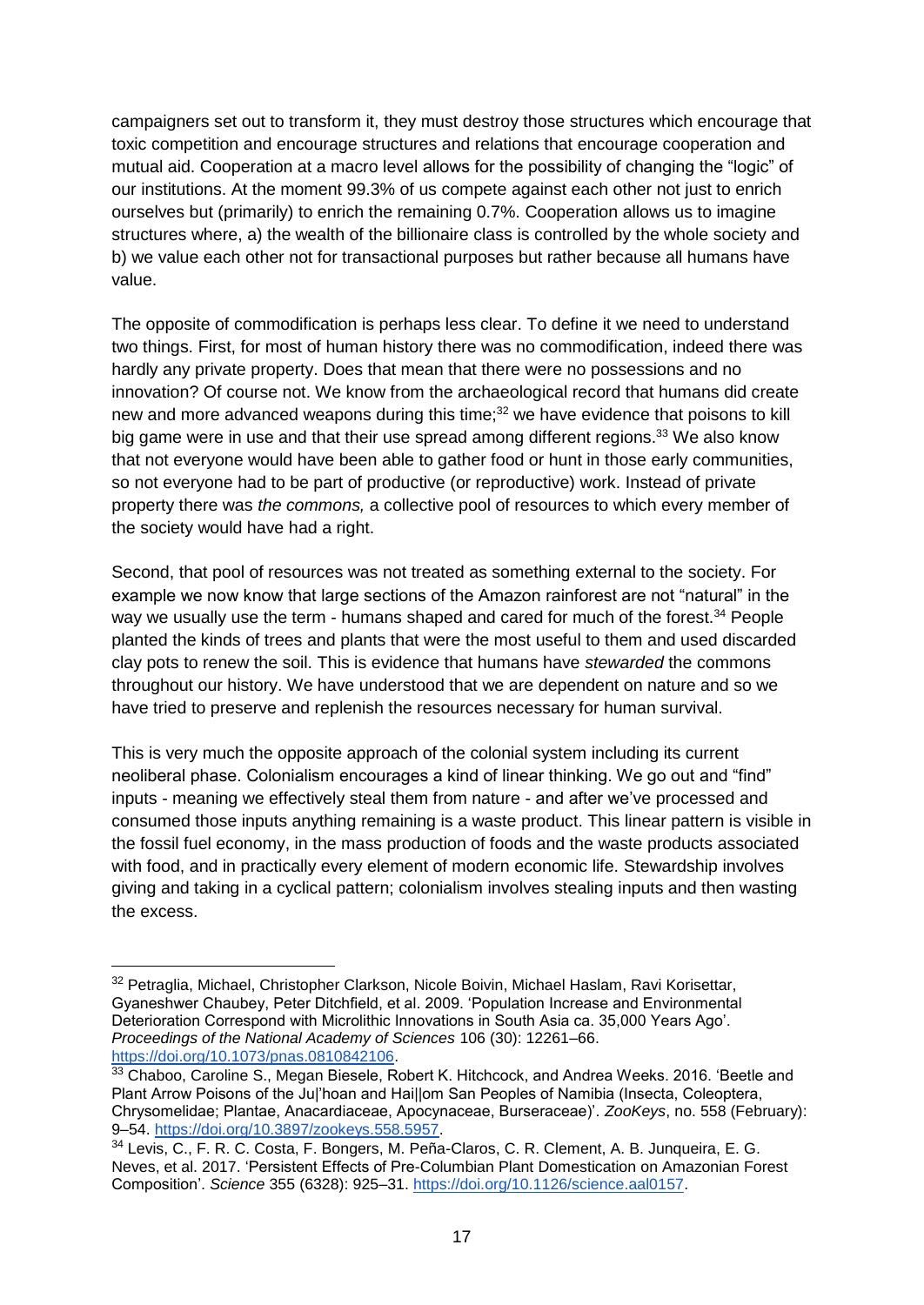There is a saying often attributed to the North American Cree: "Only when the last tree has been cut down, the last fish been caught, and the last stream poisoned, will we realize we cannot eat money." In the 21st century we are closer than ever to realizing this prophecy. Our only hope lies in reversing the trend by going back to three key principles: stewardship, the commons, and cooperation. If we see that as daunting, consider that we are all descendants of humans who were living in societies animated by these principles for the vast majority of the time humans have been on the planet. By framing the crisis as one of colonialism we at least identify the problem in a way that gives us a chance to fix it.

Objections will be raised to this framing, some valid and some perhaps less so. Let me address the obvious objections first. There are those who will (perhaps deliberately) misinterpret a call for decolonization as a call to return to the pre-colonial era of 500 or 5,000 years ago. Others may point out that there was plenty of conflict prior to colonialism. Still others may point out that Europe did not invent colonialism; Chinese, Mongol, Indian, Roman and Muslim empires were pioneering forms of colonialism long before the first Portuguese expedition to Africa.

The response to the first point is that while time only moves in one direction, history may give us examples of civilizations that have organized along different lines to our own civilization and from which we may seek to learn. Just because we want to learn from the structures and institutions that animated pre-colonial societies does not mean that we imagine it is possible to recreate them.

The response to the second two points is that they are not relevant. Things may have been bad, or, to use our terminology, commodification and competition may have existed in other civilizations. **But those other civilizations are not the civilization from which the institutions that dominate our lives are derived.** Indian or Chinese colonialism is certainly a topic worthy of further academic study but it is not directly related to the current crisis.

There may be deeper objections questioning whether the distinction I'm making between capitalism and colonialism is genuine or whether this framing really does lead to more constructive lines of thought around structural transformation than already exist. Exploring those objections and possible responses to them is beyond the scope of the present article.

# What the Colonial Framing Affords Us

Aside from the problems with the social and ecological framings that I have discussed at length above, we should also note that neither of these framings are new and to some extent these framings keep coming up against the same sets of objections. By framing things in terms of ecological concerns, one can be accused of being a luddite or a hypocrite who is fine with the developed countries exploiting their resources for social gain but against poor countries doing the same. By framing the crisis in anti-capitalist terms one can be accused of supporting failed models of socialism that were never very egalitarian to begin with, such as in the Soviet Union.

Neither of these objections are valid, but they are powerful. Based on my own experience, it's difficult for people who may be sympathetic to the problems of extractivist capitalism to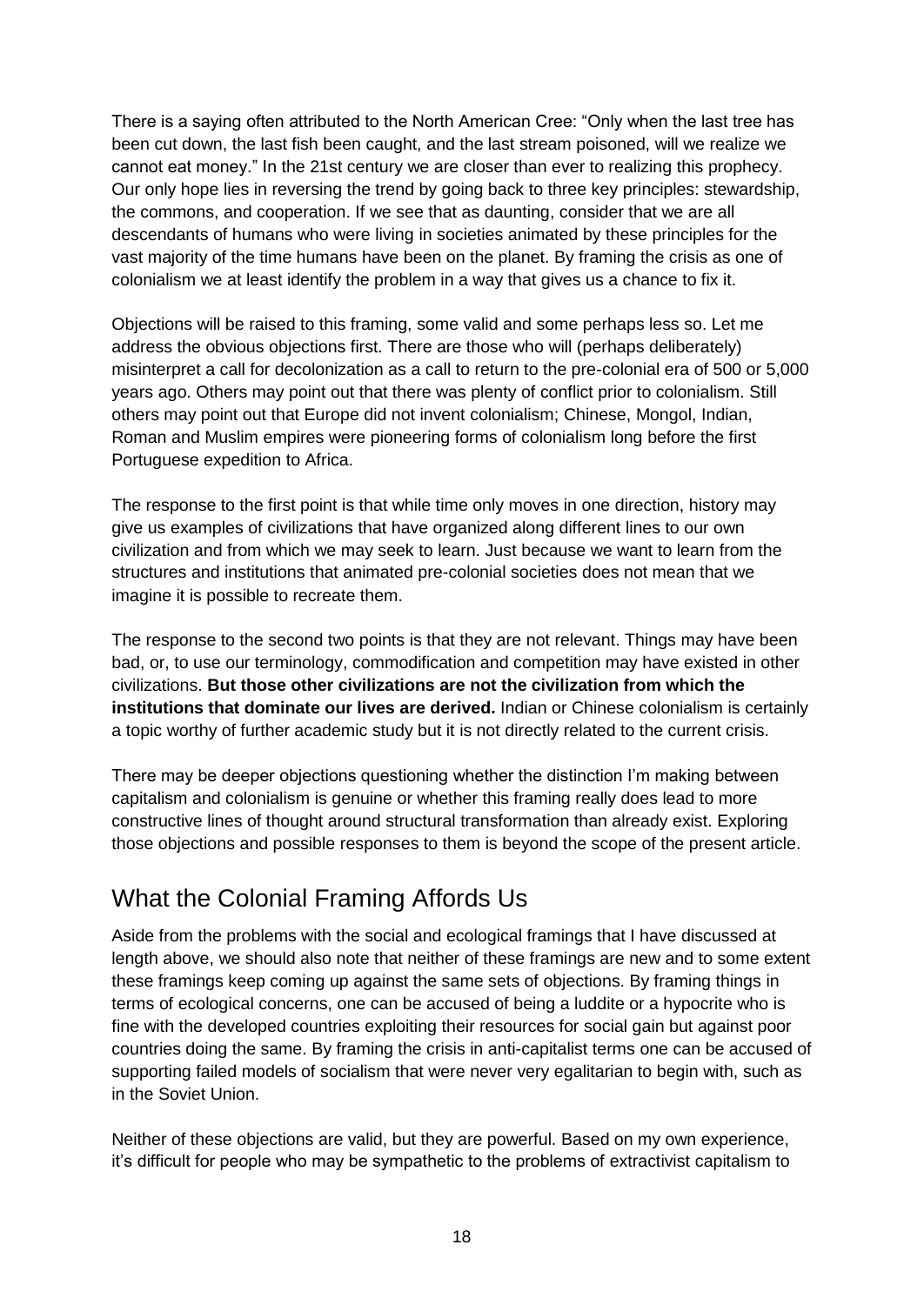get past some of these lines of attack, meaning that elites who want the continuation of the status quo can continue to use these framings in their propaganda.

Framing crisis against the backdrop of colonialism allows us the advantage of using an unpopular system as a foil. Capitalism may have its proponents but virtually no one in the 21st century will go on record in support of colonialism.<sup>35</sup>

## Conclusion

Framing the crisis as one of colonialism has a number of advantages. First, while the ecological and anti-capitalist framings of the crisis were certainly true, they were not sufficiently deep. By framing in terms of colonialism, we go straight to the values at the very heart of the colonial project and open the door to alternatives. Second, by naming those values - competition and commodification - we begin to articulate a lens through which modern institutions can be evaluated and reformed. When reforming the institutions that we know to be dysfunctional - we've named three so far (the corporation, parliamentary "democracy", and the nuclear family) - we must therefore ask how to transform them to be more conducive to *cooperation* and *stewardship* of the commons. Third, the colonial framing puts the onus on defenders of the status quo. The minute the mainstream conversation shifts towards being a conversation about colonialism, defenders of the status quo will be put in the uncomfortable position of defending a social system that is synonymous with racism, slavery, and even genocide. That shift would give us – not just those who have long been critical of the system but the human species itself – at least a fighting chance.

### References

- 1. Ahmed, Yasmin. 2016. 'So Brits Are Proud of Colonialism? Clearly They Need Some Lessons about the Reality of the British Empire'. The Independent. 21 January 2016. [http://www.independent.co.uk/voices/so-brits-are-proud-of-colonialism-clearly-they](http://www.independent.co.uk/voices/so-brits-are-proud-of-colonialism-clearly-they-need-some-lessons-about-the-reality-of-the-british-a6825666.html)[need-some-lessons-about-the-reality-of-the-british-a6825666.html.](http://www.independent.co.uk/voices/so-brits-are-proud-of-colonialism-clearly-they-need-some-lessons-about-the-reality-of-the-british-a6825666.html)
- 2. Anderson, Benedict Richard O'Gorman. 2005. *Under Three Flags: Anarchism and the Anti-Colonial Imagination*. Verso.
- 3. Axelrod, R, and W. Hamilton. 1981. 'The Evolution of Cooperation'. *Science* 211 (4489): 1390–96. [https://doi.org/10.1126/science.7466396.](https://doi.org/10.1126/science.7466396)
- 4. Beinart, Peter. 2018. 'There Is No Immigration Crisis'. The Atlantic. 27 June 2018. [https://www.theatlantic.com/ideas/archive/2018/06/democrats-immigration-not-a](https://www.theatlantic.com/ideas/archive/2018/06/democrats-immigration-not-a-crisis/563855/)[crisis/563855/.](https://www.theatlantic.com/ideas/archive/2018/06/democrats-immigration-not-a-crisis/563855/)
- 5. Bloxham, Eleanor. 2013. 'Addressing Economic Inequality in 2014'. Fortune. Accessed 28 January 2019. [http://fortune.com/2013/12/12/addressing-economic](http://fortune.com/2013/12/12/addressing-economic-inequality-in-2014/)[inequality-in-2014/.](http://fortune.com/2013/12/12/addressing-economic-inequality-in-2014/)

<sup>&</sup>lt;sup>35</sup> There are exceptions of course. Helen Zille in South Africa and Niall Ferguson in the UK are among the handful of people still willing to argue in defence of empire and colonialism. See here for a discussion of the historical revisionism that such efforts entail: 'So Brits Are Proud of Colonialism? Clearly They Need Some Lessons about the Reality of the British Empire'. 2016. The Independent. 21 January 2016[.](http://www.independent.co.uk/voices/so-brits-are-proud-of-colonialism-clearly-they-need-some-lessons-about-the-reality-of-the-british-a6825666.html) [http://www.independent.co.uk/voices/so-brits-are-proud-of-colonialism-clearly-they](http://www.independent.co.uk/voices/so-brits-are-proud-of-colonialism-clearly-they-need-some-lessons-about-the-reality-of-the-british-a6825666.html)[need-some-lessons-about-the-reality-of-the-british-a6825666.html](http://www.independent.co.uk/voices/so-brits-are-proud-of-colonialism-clearly-they-need-some-lessons-about-the-reality-of-the-british-a6825666.html)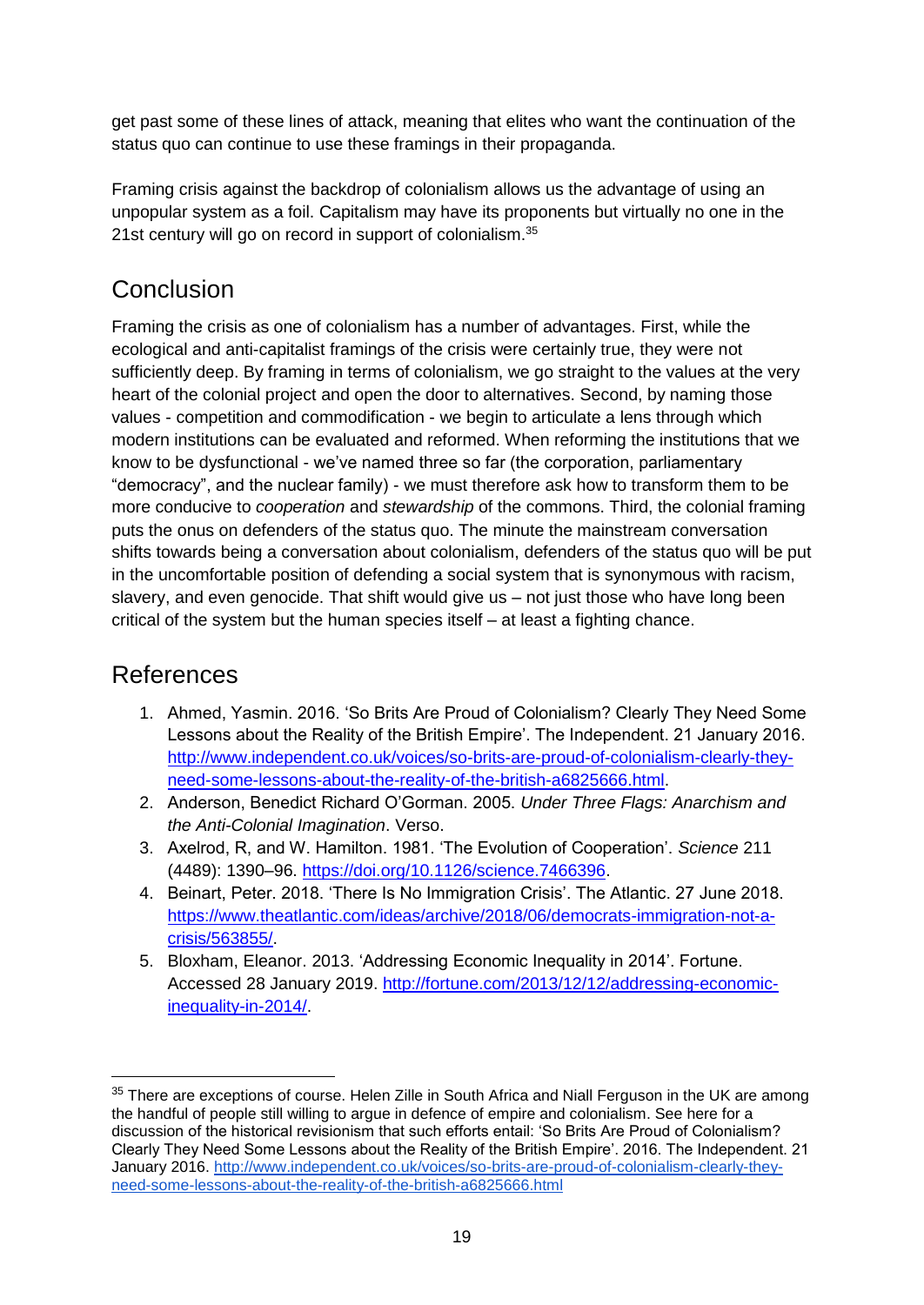- 6. Bouricius, Terrill. 2013. 'Democracy Through Multi-Body Sortition: Athenian Lessons for the Modern Day'. *Journal of Public Deliberation* 9 (1). [https://www.publicdeliberation.net/jpd/vol9/iss1/art11.](https://www.publicdeliberation.net/jpd/vol9/iss1/art11)
- 7. Chaboo, Caroline S., Megan Biesele, Robert K. Hitchcock, and Andrea Weeks. 2016. 'Beetle and Plant Arrow Poisons of the Ju|'hoan and Hai||om San Peoples of Namibia (Insecta, Coleoptera, Chrysomelidae; Plantae, Anacardiaceae, Apocynaceae, Burseraceae)'. *ZooKeys*, no. 558 (February): 9–54. [https://doi.org/10.3897/zookeys.558.5957.](https://doi.org/10.3897/zookeys.558.5957)
- 8. Choi, Charles. 2011. 'Small Nuclear War Could Reverse Global Warming for Years'. National Geographic News. 23 February 2011. [https://news.nationalgeographic.com/news/2011/02/110223-nuclear-war-winter](https://news.nationalgeographic.com/news/2011/02/110223-nuclear-war-winter-global-warming-environment-science-climate-change/)[global-warming-environment-science-climate-change/.](https://news.nationalgeographic.com/news/2011/02/110223-nuclear-war-winter-global-warming-environment-science-climate-change/)
- 9. Egholt Søgaard, Jakob, Jesper Roine, P.-O. Robling, Jon Pareliussen, Causa Orsetta, Petter Lindgren, Audun Langørgen, et al. 2018. *Nordic Economic Policy Review 2018: Increasing Income Inequality in the Nordics*. Nordisk Ministerråd. [http://urn.kb.se/resolve?urn=urn:nbn:se:norden:org:diva-5213.](http://urn.kb.se/resolve?urn=urn:nbn:se:norden:org:diva-5213)
- 10. Eltis, David. 2001. 'The Volume and Structure of the Transatlantic Slave Trade: A Reassessment'. *The William and Mary Quarterly* 58 (1): 17. [https://doi.org/10.2307/2674417.](https://doi.org/10.2307/2674417)
- 11. Foster, John Bellamy. 1999. 'Marx's Theory of Metabolic Rift: Classical Foundations for Environmental Sociology'. *American Journal of Sociology* 105 (2): 366–405. [https://doi.org/10.1086/210315.](https://doi.org/10.1086/210315)
- 12. Government of Tanzania. n.d. 'THE TANZANIA DEVELOPMENT VISION 2025'. Accessed 7 January 2019. [http://www.mof.go.tz/mofdocs/overarch/vision2025.htm.](http://www.mof.go.tz/mofdocs/overarch/vision2025.htm)
- 13. Intergovernmental Panel on Climate Change. 2018. *Global Warming of 1.5°C*. [http://www.ipcc.ch/report/sr15/.](http://www.ipcc.ch/report/sr15/)
- 14. 'Intergovernmental Panel on Climate Change 2018 Global Warming of 1.5°C.Pdf'. n.d. Accessed 9 April 2019. [https://www.ipcc.ch/site/assets/uploads/sites/2/2018/07/SR15\\_SPM\\_version\\_stand\\_](https://www.ipcc.ch/site/assets/uploads/sites/2/2018/07/SR15_SPM_version_stand_alone_LR.pdf) [alone\\_LR.pdf.](https://www.ipcc.ch/site/assets/uploads/sites/2/2018/07/SR15_SPM_version_stand_alone_LR.pdf)
- 15. Jamieson, Dale, and Henry Shue. 2010. *Climate Ethics: Essential Readings*. Oxford University Press, USA.
- 16. Klein, Naomi. 2014. *This Changes Everything: Capitalism Vs. The Climate*. Simon and Schuster.
- 17. Kropotkin, Peter. 2012. *Mutual Aid: A Factor of Evolution*. Courier Corporation.
- 18. Laslett, Barbara. 1973. 'The Family as a Public and Private Institution: An Historical Perspective'. *Journal of Marriage and Family* 35 (3): 480–92. [https://doi.org/10.2307/350583.](https://doi.org/10.2307/350583)
- 19. Lenin, Vladimir Ilʹich. 1999. *Imperialism: The Highest Stage of Capitalism*. Resistance Books.
- 20. Levis, C., F. R. C. Costa, F. Bongers, M. Peña-Claros, C. R. Clement, A. B. Junqueira, E. G. Neves, et al. 2017. 'Persistent Effects of Pre-Columbian Plant Domestication on Amazonian Forest Composition'. *Science* 355 (6328): 925–31. [https://doi.org/10.1126/science.aal0157.](https://doi.org/10.1126/science.aal0157)
- 21. Levy, Jack S., and William R. Thompson. 2005. 'Hegemonic Threats and Great-Power Balancing in Europe, 1495-1999'. *Security Studies* 14 (1): 1–33. [https://doi.org/10.1080/09636410591001465.](https://doi.org/10.1080/09636410591001465)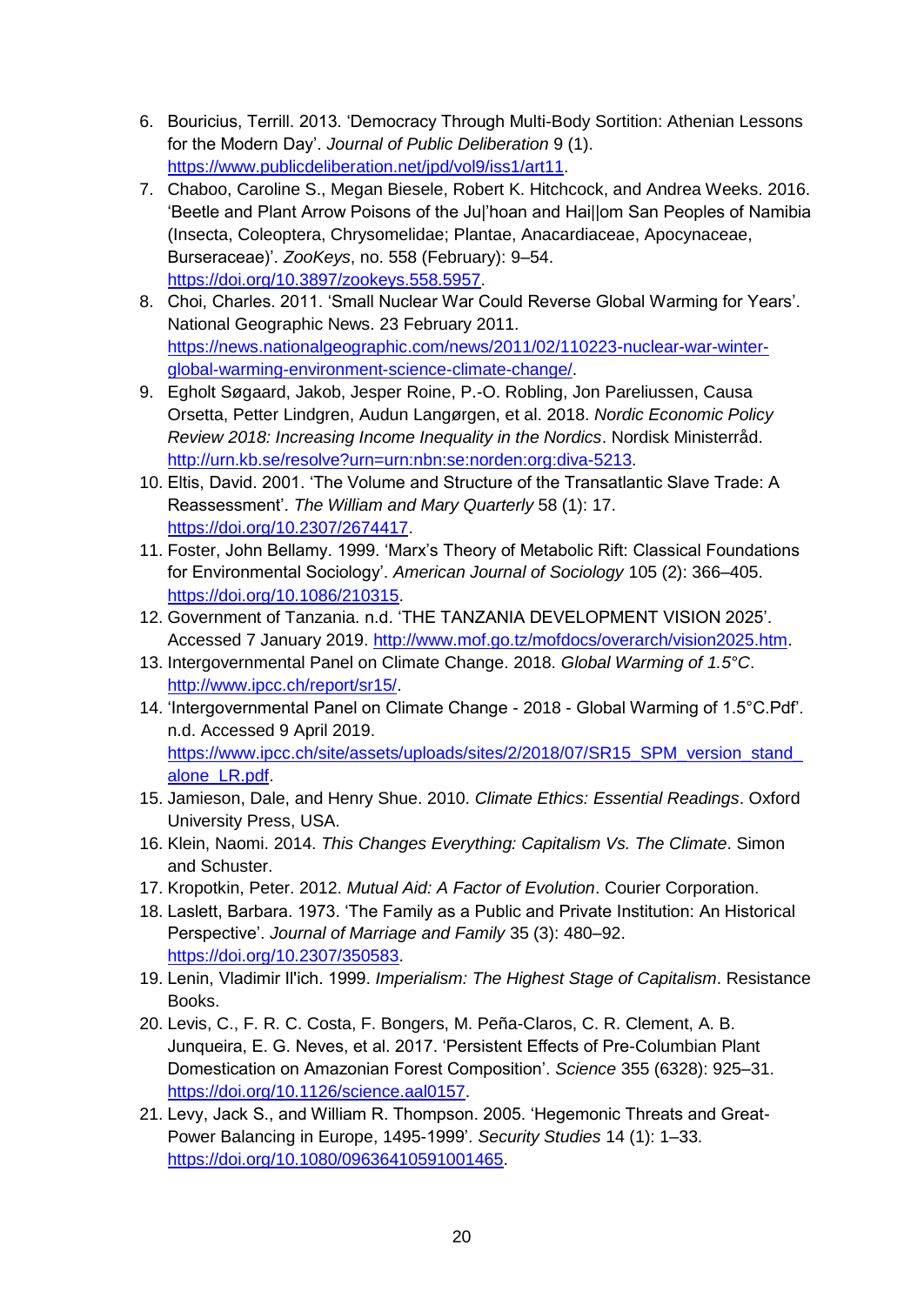- 22. Marx, Karl. 2019. *Capital: Volume One: A Critique of Political Economy*. Dover Publications, Incorporated.
- 23. Nayar, Kuldip. 2000. *The Martyr: Bhagat Singh Experiments in Revolution*. Har-Anand Publications.
- 24. Paul, Helena, Almuth Ernsting, Stella Semino, Susanne Gura, and Antje Lorch. 2009. 'Agriculture and Climate Change: Real Problems, False Solutions'. *Climate Change*, 36.
- 25. Petraglia, Michael, Christopher Clarkson, Nicole Boivin, Michael Haslam, Ravi Korisettar, Gyaneshwer Chaubey, Peter Ditchfield, et al. 2009. 'Population Increase and Environmental Deterioration Correspond with Microlithic Innovations in South Asia ca. 35,000 Years Ago'. *Proceedings of the National Academy of Sciences* 106 (30): 12261–66. [https://doi.org/10.1073/pnas.0810842106.](https://doi.org/10.1073/pnas.0810842106)
- 26. Phillips, Anthony. 2008. 'Haiti, France and the Independence Debt of 1825'. *Canada Haiti Action Network*, 24.
- 27. Pinson, D., and H. Drummond. 1993. 'Brown Pelican Siblicide and the Prey-Size Hypothesis'. *Behavioral Ecology and Sociobiology* 32 (2): 111–18.
- 28. Rodney, Walter. 1966. 'African Slavery and Other Forms of Social Oppression on the Upper Guinea Coast in the Context of the Atlantic Slave-Trade'. *The Journal of African History* 7 (03): 431. [https://doi.org/10.1017/S0021853700006514.](https://doi.org/10.1017/S0021853700006514)
- 29. Rosenberg, Alexander. 1981. 'A Skeptical History of Microeconomic Theory'. In *Philosophy in Economics: Papers Deriving from and Related to a Workshop on Testability and Explanation in Economics Held at Virginia Polytechnic Institute and State University, 1979*, edited by Joseph C. Pitt, 47–61. The University of Western Ontario Series in Philosophy of Science. Dordrecht: Springer Netherlands. [https://doi.org/10.1007/978-94-009-8394-6\\_5.](https://doi.org/10.1007/978-94-009-8394-6_5)
- 30. Rowe, Marvin. 2013. 'European Corporate Governance Models Germany, the UK, France and Italy'. *European Corporate Governance Models\_Marvin Rowe*. Accessed 9 December 2018. [https://www.academia.edu/4681960/European\\_Corporate\\_Governance\\_Models\\_-](https://www.academia.edu/4681960/European_Corporate_Governance_Models_-_Germany_the_UK_France_and_Italy)

[\\_Germany\\_the\\_UK\\_France\\_and\\_Italy.](https://www.academia.edu/4681960/European_Corporate_Governance_Models_-_Germany_the_UK_France_and_Italy)

- 31. Schochet, Gordon J. 1988. *The Authoritarian Family and Political Attitudes in 17Th-Century England: Patriarchalism in Political Thought*. Transaction Publishers.
- 32. Seijas Villadangos, Esther. 2015. 'The Decreta of Leon (Spain) of 1188 as the Birthplace of Parliamentarism: An Historical Review from a Time of Crisis'. *SSRN Electronic Journal*. [https://doi.org/10.2139/ssrn.2627069.](https://doi.org/10.2139/ssrn.2627069)
- 33. Shen, Lucinda. 2018. '10 Years Since Lehman Brothers Collapse, Here's What's Still Hurting'. Fortune. Accessed 28 January 2019. [http://fortune.com/2018/09/14/2008](http://fortune.com/2018/09/14/2008-financial-crisis-lehman-brothers/) [financial-crisis-lehman-brothers/.](http://fortune.com/2018/09/14/2008-financial-crisis-lehman-brothers/)
- 34. Stern, Nicholas and Great Britain Treasury. 2007. *The Economics of Climate Change: The Stern Review*. Cambridge University Press.
- 35. Stockhammer, Engelbert. 2004. 'Financialisation and the Slowdown of Accumulation'. *Cambridge Journal of Economics* 28 (5): 719–41. [https://doi.org/10.1093/cje/beh032.](https://doi.org/10.1093/cje/beh032)
- 36. USGCRP. 2018. 'Fourth National Climate Assessment'. 2018. [https://nca2018.globalchange.gov.](https://nca2018.globalchange.gov/)
- 37. Varoufakis, Yanis. 2015. 'Yanis Varoufakis: How I Became an Erratic Marxist | News | The Guardian'. 18 February 2015.